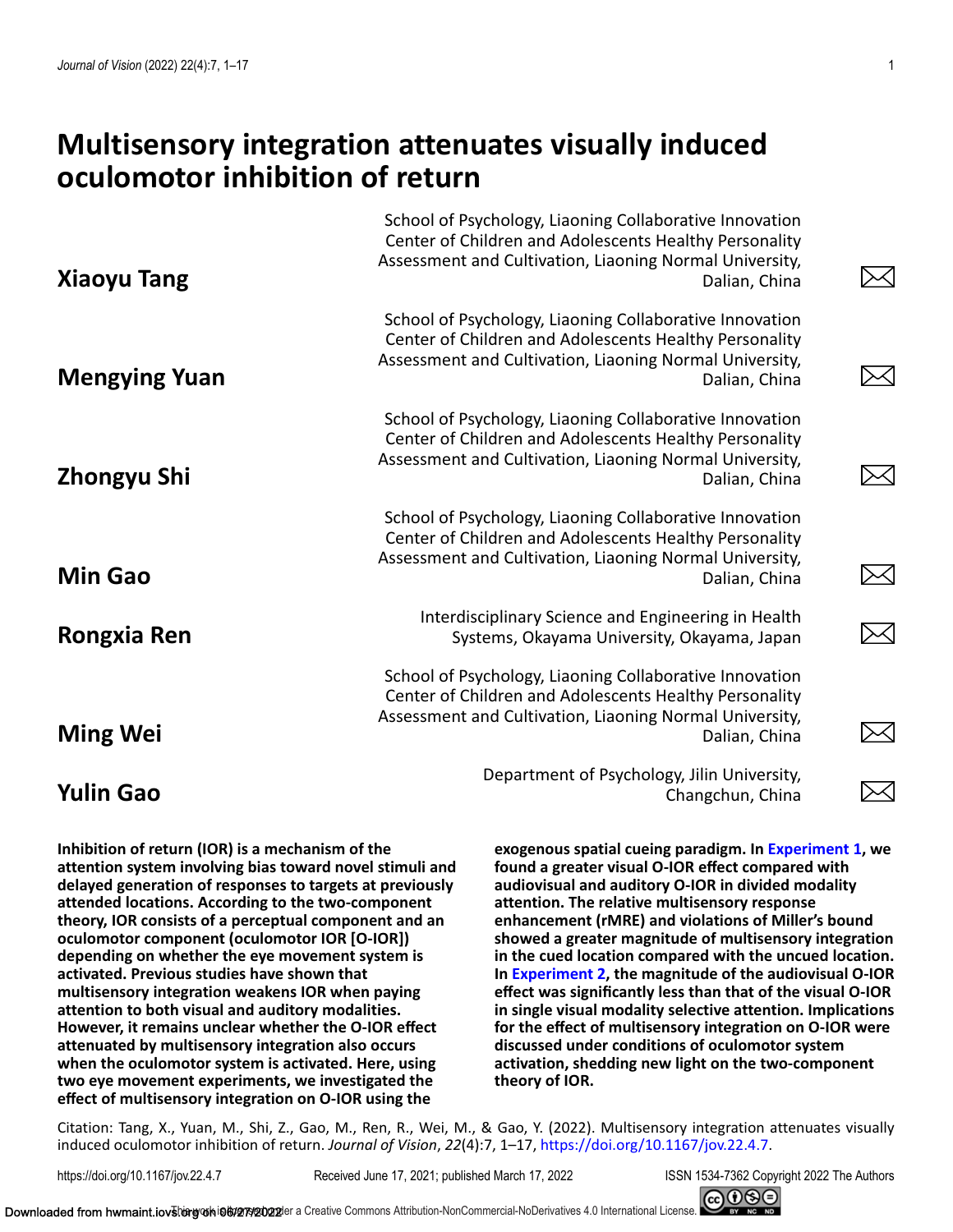### **Introduction**

In a spatial cueing paradigm, a transient and spatially uninformative peripheral cue is presented before a target appears at either the same (cued) or opposite (uncued) location as the cue. Previous studies found that the response to a target at the cued location was slower than that at the uncued location when the cue-target stimuli onset asynchrony (SOA) was greater than 300 ms [\(Klein, 2000;](#page-14-0) [Klein, 1988;](#page-14-0) Posner & Cohen, [1984\), which is termed inhibition of return \(IOR\). The](#page-15-0) IOR has also been found in eye movement experiments in which the saccade reaction time (SRT) to a target presented at a cued location is slower than that at an [uncued location \(](#page-14-0)[Abrams & Dobkin, 1994](#page-13-0)[;](#page-14-0) Jayaraman, [Klein, Hilchey, Patil, & Mishra, 2016;](#page-15-0) Posner, Rafal, Choate, & Vaughan, 1985).

The two-component inhibition theory has been proposed and suggests that IORs may originate from different components or processing stages between suppression and activation of the oculomotor [system \(Hilchey, Hashish, MacLean, Satel, Ivanoff,](#page-13-0) & Klein, 2014a; [Hilchey, Klein, & Satel, 2014b;](#page-13-0) [Hunt & Kingstone, 2003;](#page-14-0) [Jayaraman et al., 2016;](#page-14-0) [Łukasz, Michalczyk, Jacek, & Bielas, 2019;](#page-14-0) MacInnes, 2017; [Posner et al., 1985\)](#page-15-0). Specifically, when the oculomotor system was suppressed, the perceptual component – the processing stage of response selection – was inhibited. When the oculomotor system is activated, the oculomotor component – the processing stage of response execution – is inhibited (oculomotor IOR [O-IOR]; [Henderson & Luke, 2012;](#page-13-0) [Jayaraman et al., 2016;](#page-14-0) [Redden, Hilchey, & Klein, 2018;](#page-15-0) [Ro, Pratt, & Rafal, 2000\)](#page-15-0). A few studies have noted that the perceptual component and oculomotor component [are difficult to separate \(Kavyani, Farsi, Abdoli, &](#page-14-0) Klein, 2016; [Souto & Kerzel, 2009\)](#page-15-0). However, most studies demonstrate that the two components are [independent of each other \(Hilchey, Ivanoff, Taylor, &](#page-13-0) Klein, 2011; [Hilchey et al., 2014a;](#page-13-0) [Łukasz et al., 2019;](#page-14-0) [Sumner, Nachev, Vora, Husain, & Kennard, 2004\)](#page-15-0). For example, [Hilchey et al. \(2014a\)](#page-13-0) used eye movement monitoring and further demonstrated that suppressing eye movements in keypress tasks changes the origin of IOR from output (response executive process) to input (response selective process).

In the condition of suppressing the oculomotor system, the IOR effect has been observed to range from unimodal to cross-modal or bimodal [stimuli \(Tang, Gao, Yang, Ren, Wu, Zhang, & Wu,](#page-16-0) 2019; [Van der Stoep, Spence, Nijboer, & Van der](#page-16-0) Stigchel, 2015; [Xu, Yang, Zhou, & Ren, 2020\)](#page-16-0). In studies of bimodal stimuli, the information of simultaneous spatial and temporal visual and auditory stimuli was integrated into a coherent perceptual object via the process of multisensory integration

(MSI; [Atilgan, Town, Wood, Jones, Maddox, Lee, &](#page-13-0) Bizley, 2018; [Colonius & Diederich, 2012;](#page-13-0) Diederich & Colonius, 2019; [Meredith & Stein, 1986;](#page-14-0) Talsma, [Senkowski, Soto-Faraco, & Woldorff, 2010\). The](#page-16-0) influences of multisensory integration on the IOR effect [have been demonstrated \(Hanna, Schneider, Engel, &](#page-13-0) Daniel, 2012; [Santangelo, Ho, & Spence, 2008;](#page-14-0) Van der [Stoep, Van der Stigchel, & Nijboer, 2015;](#page-16-0) Santangelo et al., 2008; [Tang et al., 2019\). Using the visual spatial](#page-15-0) cues paradigm, [Van der Stoep, Van der Stigchel,](#page-16-0) Nijboer, and Spence (2017) found an IOR effect with visual targets but not audiovisual targets. Tang et al. (2019) [further found that the audiovisual IOR effect](#page-16-0) was attenuated by multisensory integration only when participants were asked to pay attention to multiple modalities rather than a single modality.

IOR is a mechanism for biasing the visual system to facilitate the efficiency of searching for novel information [\(Klein, 1988;](#page-14-0) [Klein, 2000;](#page-14-0) Posner & Cohen, [1984\). The biased processing of response selection](#page-15-0) results in fewer attentional resources and then impairs the perceptual component of targets at the cued location in conditions of suppressing the oculomotor system [\(Mcdonald, Hickey, Green, & Whitman, 2009;](#page-14-0) [Mcdonald, Ward, & Kiehl, 1999;](#page-14-0) [Prime & Ward, 2004;](#page-15-0) [Prime & Ward, 2006;](#page-15-0) Satel, Hilchey, Wang, Story,  $\&$  Klein, 2013). However, the integration of visual and auditory stimuli can attract more attention and [enhance the perceptual salience of targets \(Talsma](#page-16-0) et al., 2010; [Van der Burg, Olivers, Bronkhorst, &](#page-16-0) Theeuwes, 2008; Van der Burg, Talsma, Olivers, Hickey, [& Theeuwes, 2011\). When IORs \(decreasing perceptual](#page-16-0) salience) encounter multisensory integration (increasing perceptual salience), a reduced IOR effect elicited by an audiovisual target has been found (Tang et al., [2019\). Based on these findings, multisensory integra](#page-16-0)tion attenuated the processing of response selection of IORs when the oculomotor system was suppressed under the condition of paying attention to multiple modalities. However, the following question remains: does multisensory integration only affect the process of response selection but not the process of response execution of IOR?

In the condition of activating the oculomotor system, Makovac et al. used an exogenous spatial cue paradigm to explore the effect of multisensory integration on the execution of saccades. They found that the automatically integrated audiovisual target signals contained more excitatory inputs at the location of the saccade target so that the suppression of distractors could be eliminated more quickly [\(Makovac, Buonocore, & Mcintosh, 2015\)](#page-14-0). In other words, multisensory integration promotes a saccadic execution response. According to the two-component theory, IOR includes the perceptual component of inhibiting response selection and the oculomotor component of inhibiting response execution, which are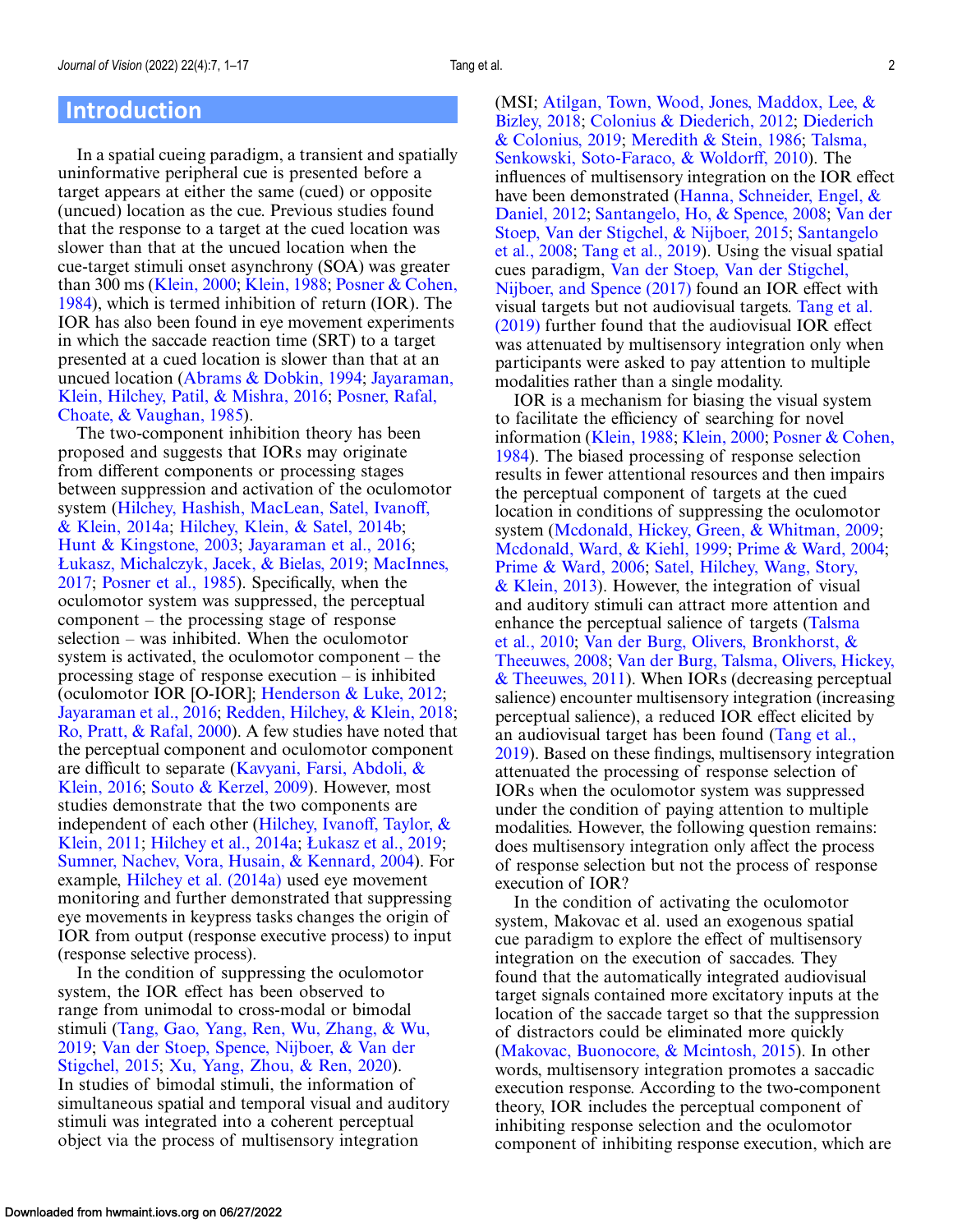<span id="page-2-0"></span>[independent of each other \(Chica, Taylor, Lupiáñez,](#page-13-0) & Klein, 2010; [Taylor & Klein, 2000\)](#page-16-0). Consequently, we hypothesize that multisensory integration could affect oculomotor components of IOR. A previous study found that the enhanced effect of multisensory integration on the perceptual process could encounter the attenuated effect of IOR on the selective response process to produce the attenuated effect of multisensory integration on IOR when the oculomotor system was suppressed [\(Van der Stoep et al., 2015;](#page-16-0) Tang et al., 2019; [Tang, Wang, Peng, Li, Zhang, Wang, & Zhan](#page-16-0)g, [2021\). Thus, we hypothesize that the O-IOR effect](#page-16-0) could also be affected by multisensory integration when the oculomotor system was activated. The enhanced effect of multisensory integration on saccadic executive processes could encounter the attenuated effect of IOR on the response execution process to produce the attenuated effect of multisensory integration on O-IOR.

In the present eye movement study, we adapted the exogenous spatial cueing paradigm in multisensory integration contexts. We aimed to confirm the effect of multisensory integration on O-IOR under the condition of activating the oculomotor system by comparing audiovisual O-IOR and visual O-IOR. In this procedure, we manipulated the modalities of the target stimuli (including visual and audiovisual modalities) and cue validity (cued and uncued). According to our previous study on eye movement suppression, a weaker IOR effect with audiovisual targets compared with visual targets was found in divided modality attention (attending to multiple modalities) but not in modality-specific selective attention (attending to a single visual modality; [Tang et al., 2019\)](#page-16-0). Therefore, we conducted two experiments to study the influence of multisensory integration on O-IOR in divided modality attention (Experiment 1) and modality-specific selective attention [\(Experiment 2\)](#page-8-0). Due to the enhancement effect of multisensory integration, we hypothesized that it could attenuate O-IOR under conditions of oculomotor system activation.

# **Experiment 1: Divided modality attention**

#### **Experiment 1a**

#### *Method*

*Participants*: Twenty-eight undergraduate students (3 men and 25 women; age 18–26 years) participated in the present experiment. Sample size calculations performed [using G\\*Power software \(Faul, Erdfelder, Buchner, &](#page-13-0) Lang, 2009; [Faul, Erdfelder, Lang, & Buchner, 2007\)](#page-13-0) revealed that a sample of 20 participants was required to detect a medium effect size of  $\eta^2 = 0.25$  ( $\alpha = 0.05$ ;  $1-\beta = 0.80$ ) in Experiment 1. All participants were

naive to the goal of the experiment. They received some rewards for their participation. All subjects had normal or corrected-to-normal vision and had no hearing problems. All participants were right-handed and had no history of neurological or psychiatric disorders. The experimental protocol was approved by the Ethics Committee of Liaoning Normal University. *Apparatus and stimuli*: Participants were seated in a dark soundproofed room at approximately 60 cm from a 19-inch monitor (60 Hz refresh rate, resolution  $1024 \times 768$ ) using a chin and forehead rest. A Dell p1914s PC running E-prime 2.0 controlled stimulus presentation. Movements of the left eye were registered using a desktop mounted Eyelink 1000 Plus infrared reflection system (SR Research, 12 Canada), sampling at 1000 Hz. A standard nine-point grid calibration was performed at the beginning of each block, and the calibration was assessed at the beginning of each trial. The experimenter initiated each trial by pressing a specified button on a keyboard.

All visual stimuli were presented on a black background. The fixation stimulus was a filled gray circle (0.67 degrees in diameter, red, green, blue [RGB]  $= 128$ , 128, and 128). A white square acted as the peripheral cue (2.5 degrees,  $RGB = 255$ , 255, and 255), and the larger and lighter fixation dot was extended to 1.42 degrees to serve as a central cue. The visual target was a white solid rectangle (0.58 degrees), and the auditory target was a pure tone (65 dB, 1000 Hz) generated and handled by Sound Engine Free. The simultaneously presented solid rectangle and tone were audiovisual targets that appeared in the left or right location 10 degrees away from the center cue [\(Figure 1a](#page-3-0)).

*Procedure and design*: Participants were informed that their head and body should remain as still as possible in the same group of tests. Participants performed the experimental test in target modality conditions of visual (V) target, auditory (A) target and audiovisual (AV; visual and auditory stimuli simultaneously appeared) targets. There were 10 blocks of each modality condition in which targets were presented to the left or the right of the fixation dot in a randomized order. The participants were asked to detect targets in three modal conditions, which were presented on the cued or uncued locations followed by the preceding visual peripheral cues.

Each trial began with a drift correction followed by the fixation cross presented at the center of the screen for 800 to 1000 ms. Participants were instructed to keep their eyes on the fixation stimulus until a target appeared. Subsequently, a visual peripheral cue appeared for 100 ms and was randomly located to the left (50%) or right (50%) of the fixation point. Then, consistent with our previous research, we increased the central reorientation such that it is more effective to generate IOR effects [\(Tang et al., 2019\)](#page-16-0). The fixation point became larger and lighter with the flicker to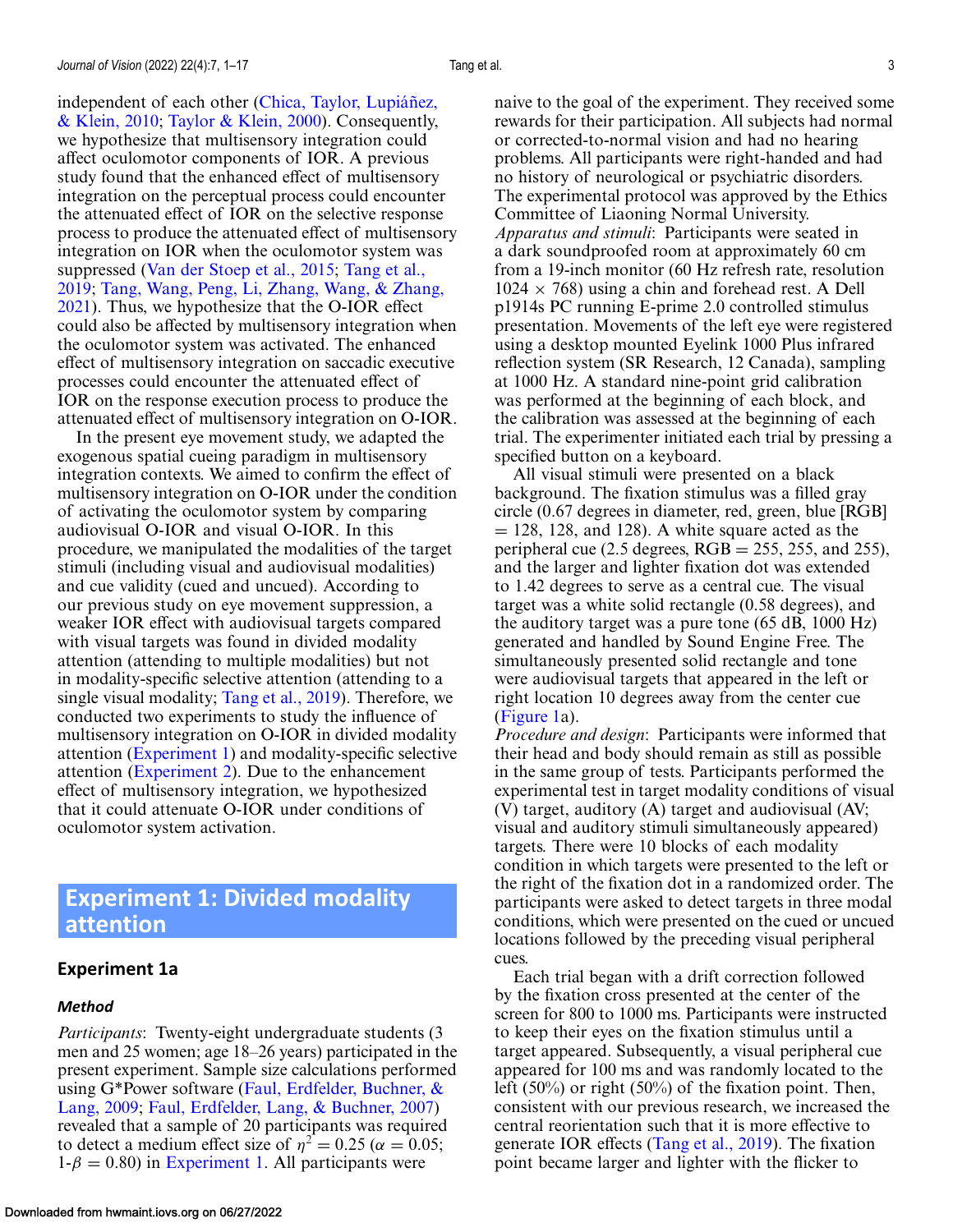<span id="page-3-0"></span>

Figure 1. Illustration of the procedure and stimuli of experiment 1a. (**A**) Example of the distance of stimuli and participants. (**B**) The sequence of stimuli comprising a trial is shown from the beginning of the trial to a response. The figure additionally shows the size and position of the experiment. The cue and target were presented to the left or right location, and participants were asked to ignore the sound stimuli. ISI refers to the interstimulus interval. (**C**) Example of the saccade reaction time (SRT), which was defined as the saccade latency of the time from the appearance of the visual target to the beginning of saccade.

serve as a central cue to summon attention back to the central location for 300 to 500 ms. There were two interstimulus intervals for 100 to 200 ms and a central cue for 100 ms followed by a peripheral cue. The SOA, which is defined as the time period between the onset of the cue and the onset of the target, was 400 to 600 ms. After the 400- to 600-ms delay, a visual, auditory, or audiovisual target randomly appeared in one of the cue locations until the participant made a saccade and key press response or 1000 ms had elapsed (Figure 1b illustrates the procedure). Participants were asked to make a saccadic localization response to targets. When the target stimuli appeared, participants moved their eyes from the central fixation to the visual target as quickly and accurately as possible. In addition, we asked subjects to make manual keypress responses to ensure that the subjects completed the auditory localization task well. The visual target and AV target also required keypress responses to certify the consistency of the task under various experimental conditions. After the end of the saccades, participants were asked to press the "F" key with the index finger of the left hand or the "J" key on the keyboard with the index finger of the right hand to indicate whether the target was presented at left location or right location, respectively. The target location (left and right) and target modality (A, V, and AV) were pseudorandomly presented to ensure that no more than three repeated stimuli appeared continuously, which avoided the error of the habitual reactions.

The design was completely within-subject with the following factors randomly intermixed within each

block of trials: target modality (with 3 levels: A target, V target, and AV target) and cue validity (with 2 levels: cued and uncued, referring to whether the target's location or direction was the same as or different from the location of the cue). In each block of trials, there were 36 trials in this design. Prior to the experimental trials, the practice trials were designed to familiarize the participants with the test process, including 16 trials, which could be repeated if participants were unfamiliar with the process. After the end of each block, given the correct number of feedbacks, the participants could take a short break between each block. The total duration of the experiment was approximately 30 minutes.

*Data recording and analysis*: For each trial, participants were instructed to saccade toward the V target, A target, and AV target presented in the left or right location as quickly and accurately as possible and then press the response button to locate targets well. The auditory eye movement data could not be further analyzed due to inferior availability (9%, the area of interest at the same position as the visual target was 2 degrees; 20%, the area of interest expanded to 5 degrees). The saccade latency (SRT) and eye movement amplitudes were used to analyze multisensory response enhancement (MRE) under different cue validity conditions. The velocity threshold to detect saccadic eye movement was set to 30 degrees/second, and the saccadic latencies were computed by subtracting the time at which the eye movement exceeded the velocity threshold from the time at which the imperative stimulus appeared onscreen [\(Hilchey et al., 2014a;](#page-13-0) see Figure 1c). The saccade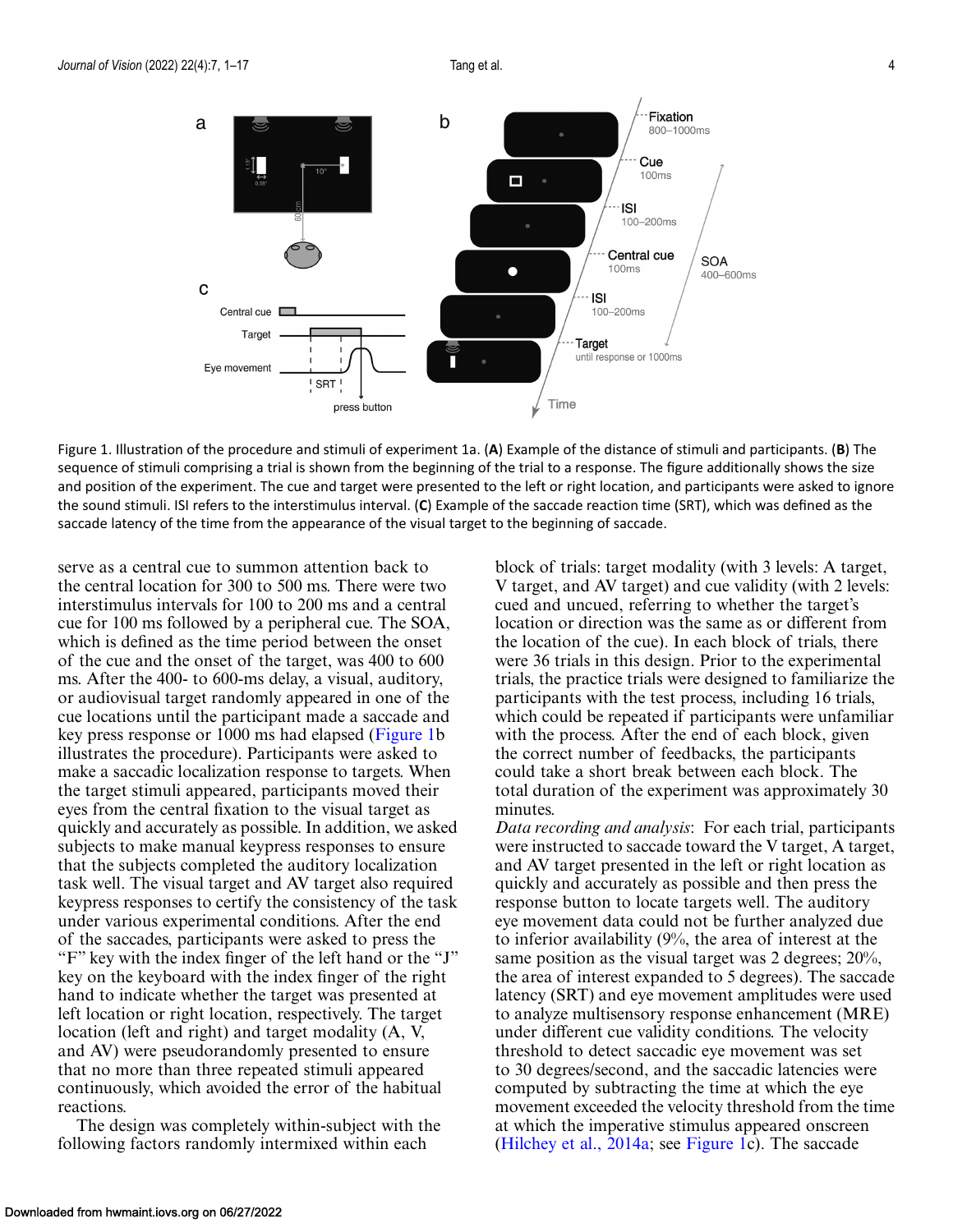| ٠ | I |
|---|---|

<span id="page-4-0"></span>

| Target type | Validity | Experiment 1a |               | Experiment 1b |               |
|-------------|----------|---------------|---------------|---------------|---------------|
|             |          | SRT (ms)      | Amplitude (°) | SRT (ms)      | Amplitude (°) |
| AV          | Cued     | 382 (40)      | 9.80(0.53)    | 172 (57)      | 9.74(0.59)    |
|             | Uncued   | 379 (44)      | 9.70(0.55)    | 155 (50)      | 9.53(0.43)    |
|             | O-IOR    | 4             |               | $17***$       |               |
| ٧           | Cued     | 417 (46)      | 9.74(0.57)    | 233(75)       | 9.55(0.58)    |
|             | Uncued   | 392 (44)      | 9.65(0.54)    | 200 (72)      | 9.35(0.50)    |
|             | O-IOR    | $25***$       |               | $33***$       |               |
| A           | Cued     |               |               | 229 (66)      | 9.58(0.56)    |
|             | Uncued   |               |               | 210 (60)      | 9.21(0.46)    |
|             | O-IOR    |               |               | $19***$       |               |

Table 1. Mean saccade reaction time (SRT, ms), amplitude (degrees), and standard deviation (SD) for each condition. AV, audiovisual target; V, visual target; A, auditory target.

"O-IOR" was obtained by subtracting the saccade reaction time in the uncued location from that in the cued location (ms), that is, cued minus uncued (\*\**p* < 0.01; \*\*\**p* < 0.001).

amplitude following target onset was considered for analysis, which corresponds to the difference between the initial and final eye positions. Trials with SRT more than three standard deviations above the mean in each condition for a given subject were excluded.

Only the trials with the correct manual response and available saccadic response (within a 2 degree area of the target of interest) were retained. Two participants were excluded from the analyses due to less than 75% valid data. For each effective participant, we calculated the SRT and saccade amplitudes for further analysis. To ensure the validity of the data, trials were rejected when (1) the trials had an incorrect manual response (1.90%), (2) trials were unrecorded (7.4%), and (3) the trials had saccade reaction times less than 100 ms and greater than 1000 ms (0.03%) because the results were assumed to be due to anticipation or not paying attention to the task, respectively. For amplitude, individual trials were manually removed when (1) the trials of incorrect manual response (1.90%) and (2) the saccade amplitude was less than 5 degrees and greater than 15 degrees (less than or greater than half of the target amplitude,  $1.66\%$ ).

We used the relative amount of multisensory response enhancement (rMRE) to investigate the amount of speedup in the bimodal condition compared [with the unimodal condition \(Van der Stoep et al.,](#page-16-0) 2015; [Stevenson, Ghose, Fister, Sarko, Altieri, Nidiffer,](#page-15-0) [Kurela, Siemann, James, & Wallace, 2014;](#page-16-0) Tang et al., 2019; Tang, Wang, Peng, Li, Zhang, Wang, & [Zhang, 2021\). The rMRE for each participant in cu](#page-16-0)ed and uncued conditions was calculated based on the following formula using median SRT:

$$
rMRE = \frac{\text{median(SRT}_V) - \text{median(SRT}_{AV})}{\text{median(SRT}_V)}
$$
  
×100% (1)

$$
rMRE = \frac{\text{min}(\text{median}(\text{SRT}_A), \text{median}(\text{SRT}_V))}{\text{min}(\text{median}(\text{SRT}_A), \text{median}(\text{SRT}_V))}
$$
  
×100% (2)

In short, the SRT and saccade amplitudes of each participant were compared using a two (target modality: V target and AV target)  $\times$  2 (cue validity: cued and uncued) repeated-measures ANOVA. Using the abovementioned formulas, the amount of rMRE was calculated based on the cued and uncued conditions. The paired *t-*test was used to compare differences in rMRE between cued and uncued conditions.

#### *Results*

*Saccade response time*: The mean SRTs are shown in Table 1. A  $2 \times 2$  repeated-measures ANOVA was used to analyze the SRT with the factors target modality (V target and AV target) and cue validity (cued and uncued). A main effect of target modality  $(F(1,27)) =$ 72.46,  $p < 0.001$ ,  $\eta_p^2 = 0.73$ ) was noted, and responses to the AV target ( $\dot{M} = 380.43$  ms,  $SD = 42.08$ ) were significantly faster than those to the V target  $(M =$ 404.27 ms,  $SD = 44.90$ ). The main effect of cue validity was significant  $(F(1, 27)) = 29.27, p < 0.001, \eta_p^2 = 0.52$ , indicating that the responses in the cued condition (*M*  $=$  399.07 ms,  $SD = 44.03$ ) were slower than those in the uncued condition ( $M = 384.49$  ms,  $SD = 43.92$ ). This finding suggested that IOR occurred. A significant interaction was also between target modality and cue validity  $(F(1, 27) = 61.60, p < 0.001, \eta_p^2 = 0.70)$ . Post hoc analyses of the target modality times cue validity interaction revealed that when the target modality was a visual stimulus, subjects exhibited a faster response at an uncued location compared with a cued location (*p* < 0.001). This finding suggested that IOR occurred in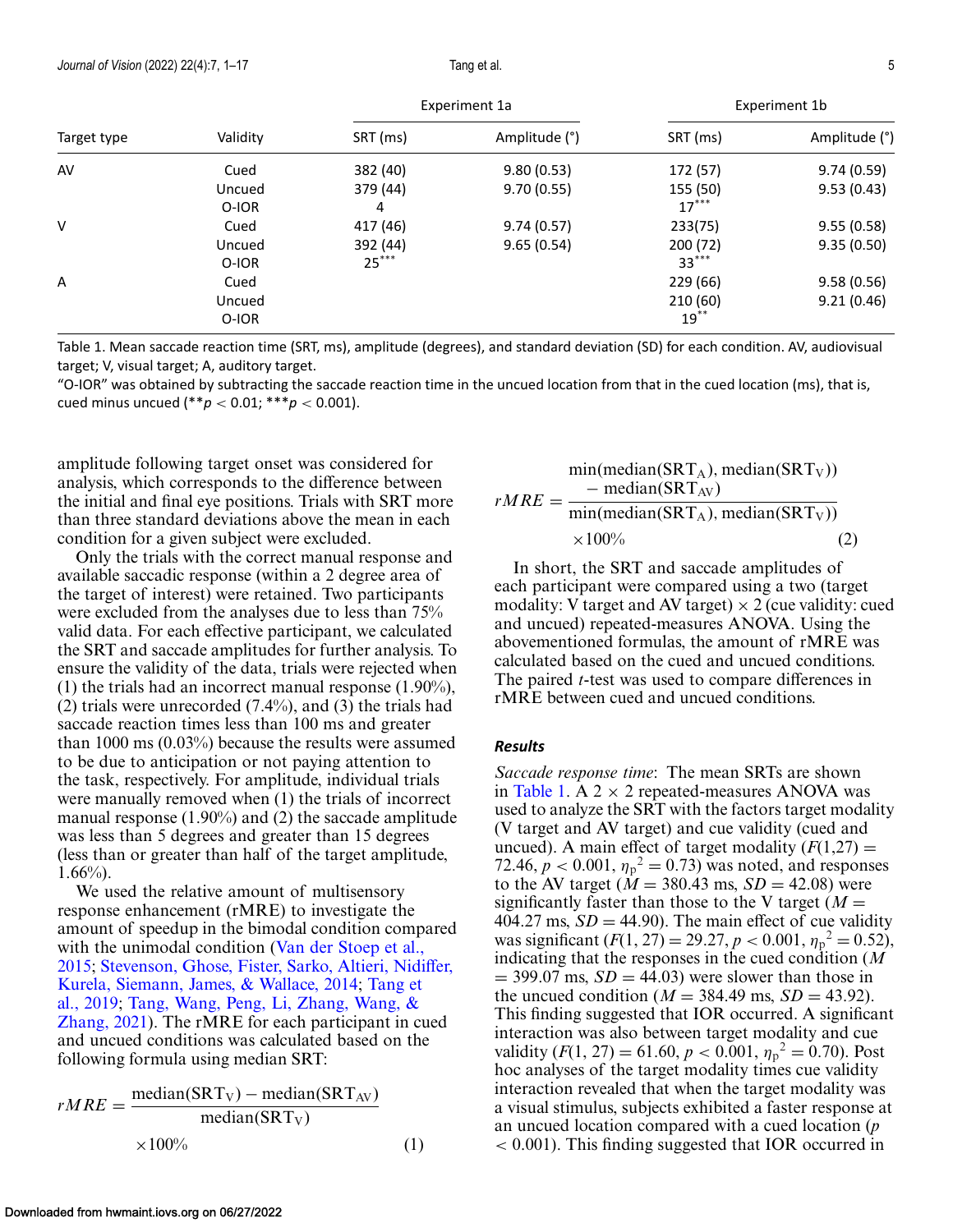<span id="page-5-0"></span>

Figure 2. The result of the multisensory integration effect in [Experiment 1.](#page-2-0) (**A**) Magnitude of the relative multisensory response enhancement (rMRE) for each condition in experiment 1a. (**B**) Magnitude of the rMRE in both cue validity conditions in experiment 1b. (**C**) The violation of Miller's bound in experiment 1b. The error bars represent the standard errors of the mean (\*\**p* < 0.01,  $***p<0.001$ ).

the visual target condition. However, when the target modality was an audiovisual stimulus, no significant difference was noted between the response of the cued position and the uncued position ( $p = 0.25$ ), suggesting that the IOR disappeared in the audiovisual target condition.

*Multisensory response enhancement*: One-sample *t-*tests showed that the amount of the rMRE was significantly different from zero in both cued  $(7.97\%, t(27) = 8.66, p$  $(3.77\%, t(27) = 4.36, p < 0.001)$ conditions, as shown in Figure 2a. Differences in rMRE between the cued and uncued conditions were analyzed using a paired samples *t-*test, revealing a greater rMRE  $(7.97\% \text{ vs. } 3.77\%; t(27) = 4.98, p < 0.001, d = 0.95)$ in the cued condition compared with the uncued condition.

*Saccade amplitude*: A  $2 \times 2$  repeated-measures ANOVA was used to analyze the amplitude data with the target modality (V target and AV target) and cue validity (cued and uncued) factors. The effect of target modality was significant  $(F(1,27) = 7.46, p =$  $(0.011, \eta_p^2 = 0.22)$ , and responses to the AV target (*M*  $= 9.75$  degrees,  $SD = 0.47$  were longer than those to the V target ( $M = 9.70$  degrees,  $SD = 0.45$ ). The main effect of cue validity was significant (*F*(1, 27)  $= 18.50, p < 0.001, \eta_p^2 = 0.41$ , indicating that the responses in the cued condition ( $M = 9.77$  degrees,  $SD = 0.48$ ) were significantly longer than those in the uncued condition ( $M = 9.68$  degrees,  $SD = 0.47$ ). A significant interaction between target modality and cue validity was not observed  $(F(1, 27) = 0.22, p = 0.64,$  $\eta_{\rm p}{}^2 = 0.01$ ).

#### **Experiment 1b**

In experiment 1a, we investigated the effect of multisensory integration on oculomotor IOR in divided modality attention. The results showed a significant visual O-IOR effect but not a significant audiovisual O-IOR effect. These findings may suggest that the experimental requirements of the dual task (saccadic and manual response) did not induce an audiovisual O-IOR effect. To this end, in experiment 1b, we added placeholders on both sides of the screen where the cue and target will appear. Subjects were required to saccade toward the auditory target (saccade toward the placeholder), visual target and audiovisual target as quickly and accurately as possible without pressing keys. Thus, in this case, the impact of the dual task could be excluded, and the saccadic data of the auditory condition could be recorded, further verifying the existence of multisensory integration.

#### *Method*

Twenty-two undergraduate students (8 men and 14 women; age 20–30 years) participated in the experiment. All participants were naive to the goal of the experiment. They received some rewards for their participation. All subjects had normal or corrected-to-normal vision and had no hearing problems. Participants had no history of neurological or psychiatric disorders. The procedure and design were similar to those in experiment 1a. In contrast to experiment 1a, the stimuli, apparatus and task were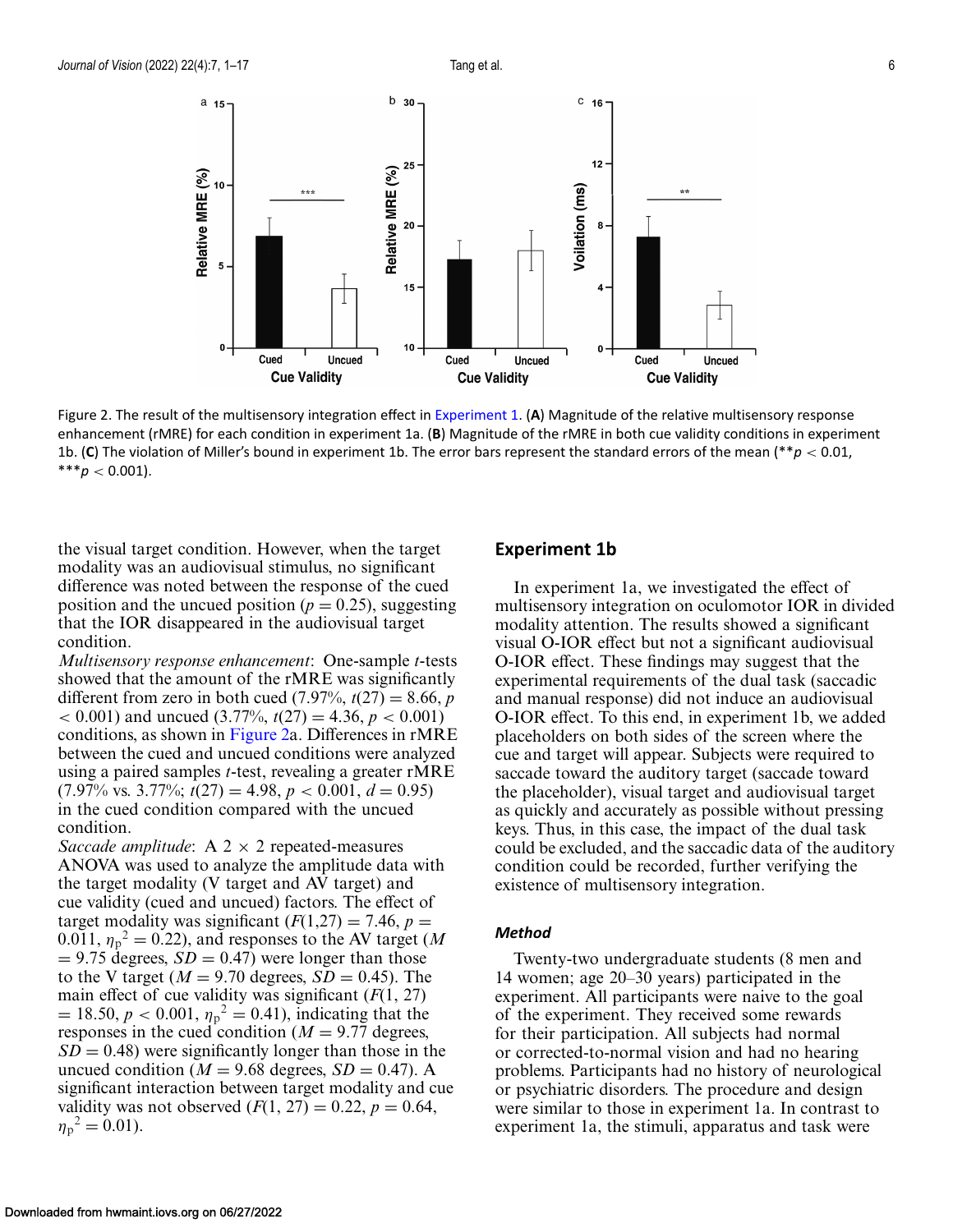adjusted in the current experiment 1b. Placeholders were added on both sides of the screen. The cue becomes a white rectangle to fill the placeholder, and visual targets appear in the placeholders. Participants were required to saccade toward the stimuli in the placeholders as quickly and accurately as possible regardless of whether the target was an auditory modality, visual modality, or audiovisual modality (saccade toward placeholder when the target was invisible auditory stimulus). The target disappears automatically after 800 to 1000 ms.

We used SRT to analyze violations of Miller's bound, following the approach described with the RSE-box [\(Miller, 1982;](#page-14-0) [Otto, 2019;](#page-15-0) [Liu & Otto, 2020\)](#page-14-0). First, we ordered SRTs from the fastest to the slowest and computed corresponding cumulative probabilities to obtain cumulative distribution functions (CDFs) in each condition for each participant (using the RSE-box function getCP). Then, we downsampled these distributions to 50 quantiles using linear interpolation (using the RSE-box function interpCDF). To obtain Miller's bound, we summed the corresponding unisensory CDFs (using the RSE-box function getMiller). Violations of Miller's bound are quantified using a geometrical approach, which is averaged at each quantile [\(Colonius & Diederich, 2006\)](#page-13-0). This final step is obtained using the RSE-box function getViolation, which quantifies the size of the violation area using the following formula (for more details about the RSE-box, see [Otto, 2019\)](#page-15-0):

$$
\text{Violation} = \frac{1}{50} \sum_{q=1}^{50} \max \left( Miller_q - AV_q, 0 \right) \tag{3}
$$

In the formula, Miller<sub>q</sub> was obtained by Miller's bounds at the same 50th quantile as the empirical CDFs (where q is the index of the 50 quantiles). Using audiovisual signals, we obtained a vector of quantile SRTs named  $AV_q$ . For statistical analysis, the differences in violations between the cued and uncued conditions were analyzed using a paired samples *t-*test.

#### *Results*

*Saccade response times*: The mean SRTs are shown in [Table 1.](#page-4-0) A  $3 \times 2$  repeated-measures ANOVA was used to analyze the SRT with the factors target modality (A target, V target, and AV target) and cue validity (cued and uncued). A main effect of target modality  $(F(2,42) = 62.71, p < 0.001, \eta_p^2 = 0.75)$  was noted, and responses to the AV target ( $M = 163.49$  ms,  $SD = 53.48$ ) were significantly faster than those to the V target (*M*  $= 216.34$  ms,  $SD = 69.66$ ) and A target ( $M = 219.41$ ) ms,  $SD = 63.17$ ). However, no significant difference was noted between visual and auditory responses. The main effect of cue validity was significant  $(F(1, 21) = 34.99$ ,  $p < 0.001$ ,  $\eta_p^2 = 0.63$ ), indicating that the responses

in the cued condition ( $M = 211.09$  ms,  $SD = 66.13$ ) were slower than those in the uncued condition  $(M =$ 188.40 ms,  $SD = 58.08$ ), suggesting that IOR occurred. A significant interaction was noted between target modality and cue validity  $(F(2, 42) = 5.78, p = 0.006,$  $\eta_p^2 = 0.22$ ). Post hoc analyses of the target modality times the cue validity interaction revealed that subjects exhibited a faster response at the uncued location compared with the cued location ( $p$  values  $< 0.01$ ) in three target modalities, suggesting that O-IOR occurred in the auditory target condition (19.15), visual target condition (32.44), and audiovisual target condition (16.48). The oculomotor IOR with the auditory target and audiovisual target was significantly less than that obtained for the visual target (*p* values  $< 0.5$ ). *Multisensory response enhancement*: One-sample *t-*tests showed that the amount of rMRE was significantly different from zero in both cued  $(17.24\%, t(21) = 10.98,$  $p < 0.001$ ) and uncued (17.97%,  $t(21) = 10.92$ ,  $p <$ 0.001) conditions, as shown in [Figure 2b](#page-5-0). Differences in rMRE between the cued and uncued conditions were analyzed using a paired samples *t-*test, which did not find a significant difference between the cued condition and the uncued condition  $(t(21) = -0.39, p = 0.70, d =$ 0.08).

*Miller's bound*: To test the effectiveness of multisensory integration, we investigated violations of Miller's bound [\(Liu & Otto, 2020;](#page-14-0) [Miller, 1982;](#page-14-0) Otto, Dassy, [& Mamassian, 2013\). One-sample](#page-15-0) *t-*tests showed that the violations of Miller's bound were significantly different from zero in both cued  $(7.24 \text{ ms}, t(21) = 5.31,$  $p < 0.001$ ) and uncued (2.83 ms,  $t(21) = 3.21$ ,  $p =$ 0.004) conditions, as shown in [Figure 3.](#page-7-0) Differences in violations between the cued and uncued conditions were analyzed using a paired samples *t-*test in [Figure 2c](#page-5-0), revealing that the violations of Miller's bound in the cued condition were significantly greater than those in the uncued condition  $(t(21) = 2.91, p = 0.009, d = 0.63)$ . According to the results of rMRE and violations, we demonstrated the existence of multisensory integration, and the magnitudes of the multisensory integration effect in the cued condition were greater than those in the uncued condition.

*Saccade amplitude*: A  $3 \times 2$  repeated-measures ANOVA was used to analyze the amplitude data with the target modality (A target, V target, and AV target) and cue validity (cued and uncued) factors. The effect of target modality was significant  $(F(2, 42))$  $= 8.29, p = 0.001, \eta_p^2 = 0.28$ , and responses to the AV target ( $M = 9.64$  degrees,  $SD = 0.51$ ) were longer than those to the A target ( $M = 9.39$  degrees,  $SD =$ 0.51) and V target ( $M = 9.45$  degrees,  $SD = 0.54$ ). The main effect of cue validity was significant (*F*(1, 21) = 8.23,  $p = 0.009$ ,  $\eta_p^2 = 0.28$ ), indicating that the responses in the cued condition  $(M = 9.63$  degrees,  $SD = 0.58$ ) were significantly longer than those in the uncued condition ( $M = 9.36$  degrees,  $SD = 0.47$ ). A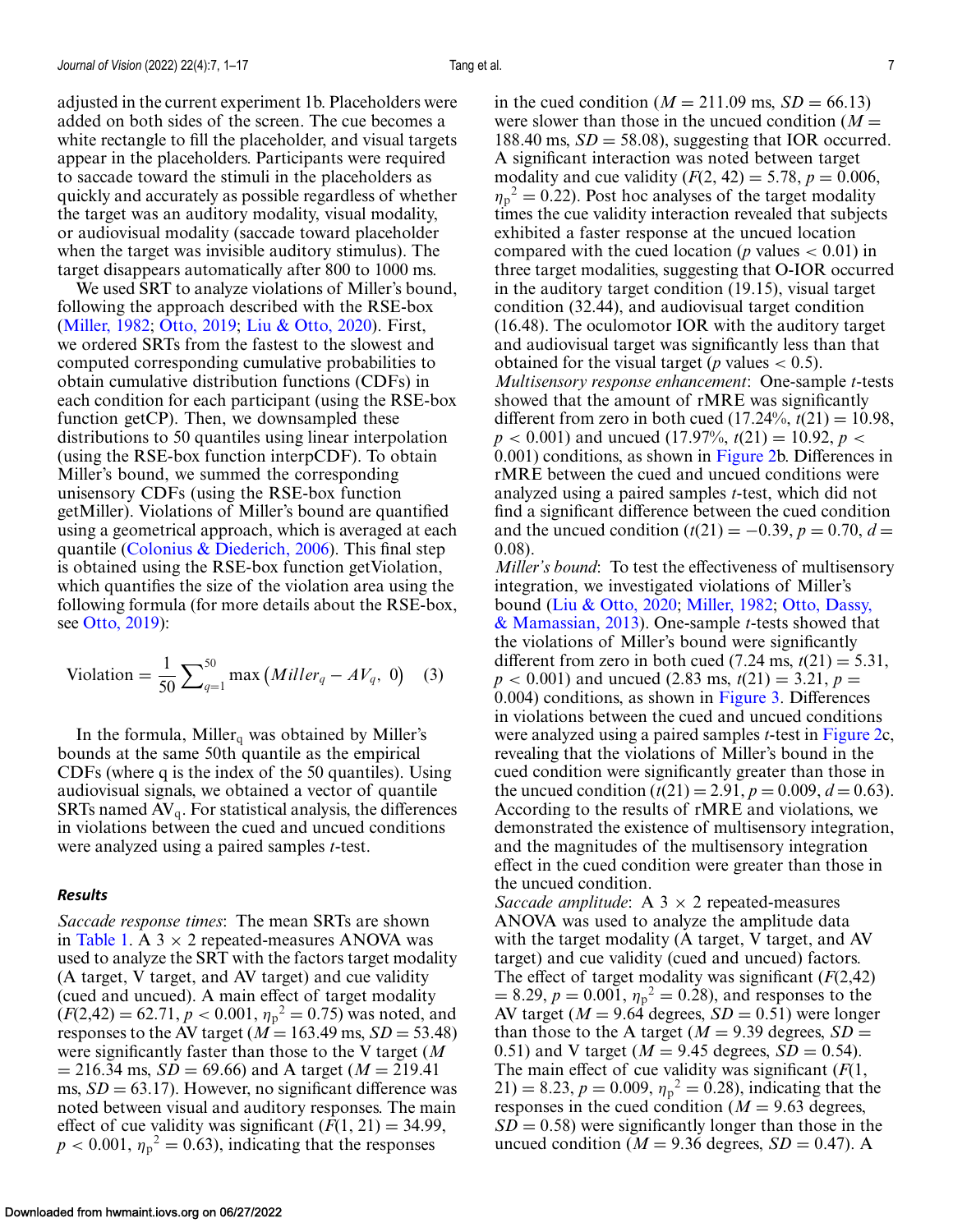<span id="page-7-0"></span>

Figure 3. (**A**) Miller's bound in a cued condition (ms). The empirical SRT distribution with redundant signals is given by black dots. Violations of Miller's bound are quantified by the area between the empirical distribution and the bound (gray area). (**B**) Violations of Miller's bound in an uncued condition (ms).

significant interaction was not noted between target modality and cue validity  $(F(2, 42) = 2.23, p = 0.12,$  $\eta_p^2 = 0.096$ ).

#### **Discussion**

The main purpose of [Experiment 1](#page-2-0) was to determine the effect of multisensory integration on the O-IOR effect in divided modality attention. In experiment 1a, a significant visual O-IOR effect was noted, whereas a significant audiovisual O-IOR effect was not observed. The results of no significance on O-IOR of audiovisual targets in [Experiment 1](#page-2-0) are consistent with Van der Stoep et al. (2015) [and inconsistent with](#page-16-0) Tang et al. [\(2019\). The present research on the IOR effect using](#page-16-0) location tasks is different from [Tang et al. \(2019\),](#page-16-0) who used simple detection tasks, and Van der Stoep et al. [\(2015\), who used Go-NoGo detection tasks. Klein an](#page-16-0)d Taylor observed that detection responses inherently involve some spatial localization and that inhibition of return should occur with simple detection responses as well as choice responses involving spatial localization [\(Klein & Taylor, 1994\)](#page-14-0). Thus, it seems unlikely that the difference in tasks could account for the disappearance of the audiovisual IOR effect. Some evidence suggests that adding a visual central re-orienting cue is prone to induce the IOR effect by summoning attention back [to the central location \(Peng, Chang, Li, Wang, &](#page-15-0) Tang, 2019; [Tang et al., 2019\)](#page-16-0). The study of Van der Stoep et al. (2015) [did not add a central re-orientation](#page-16-0) to attract participants' attention back to the central location in the exogenous cue-target paradigm. It is possible that the cuing effect found by Van der Stoep and his colleagues would not be intense enough to resist the enhancement of audiovisual integration. In

[the condition of adding central reorienting cues,](#page-16-0) Tang et al. (2019) only found that the audiovisual IOR effect was less than the visual IOR effect, but we found that the audiovisual IOR disappeared, showing that the central reorientation cue did not completely explain the discrepancy in the results of audiovisual IOR.

In experiment 1b, the response to the audiovisual target was significantly faster than those to the visual target and auditory target. There was no significant difference between the response to the visual target and the auditory target. We found a significant O-IOR effect with the auditory target, visual target, and audiovisual target. The magnitude of the O-IOR effect with the visual target was larger than that with the visual target and audiovisual target. In addition, the difference in the audiovisual O-IOR effect between experiment 1a and experiment 1b may be caused by the requirement of dual tasks (saccade and manual response). Experiment 1a asked subjects to saccade toward the target and then press the keys on the keyboards to locate targets. Such a dual task may lead to a slower saccade response to target recognition, and the audiovisual O-IOR effect may be submerged in the longer response. In experiment 1b, the audiovisual O-IOR effect was found when we asked participants to saccade toward targets and excluded the manual response.

Importantly, the rMRE and the violations of Miller's bound both showed the existence of a multisensory integration effect. The magnitude of the multisensory integration effect in the cued condition was greater than [that in the uncued condition \(Colonius & Diederich,](#page-13-0) 2012; [Diederich & Colonius, 2019;](#page-13-0) [Miller, 2016;](#page-14-0) Wang, [Blohn, Huang, Boehnke, & Munoz, 2017\), which was](#page-16-0) inconsistent with prior findings [\(Tang et al., 2019;](#page-16-0) [Van der Stoep et al., 2015;](#page-16-0) [Van der Stoep et al., 2015\)](#page-16-0). According to the hypothesis of perceptual sensitivity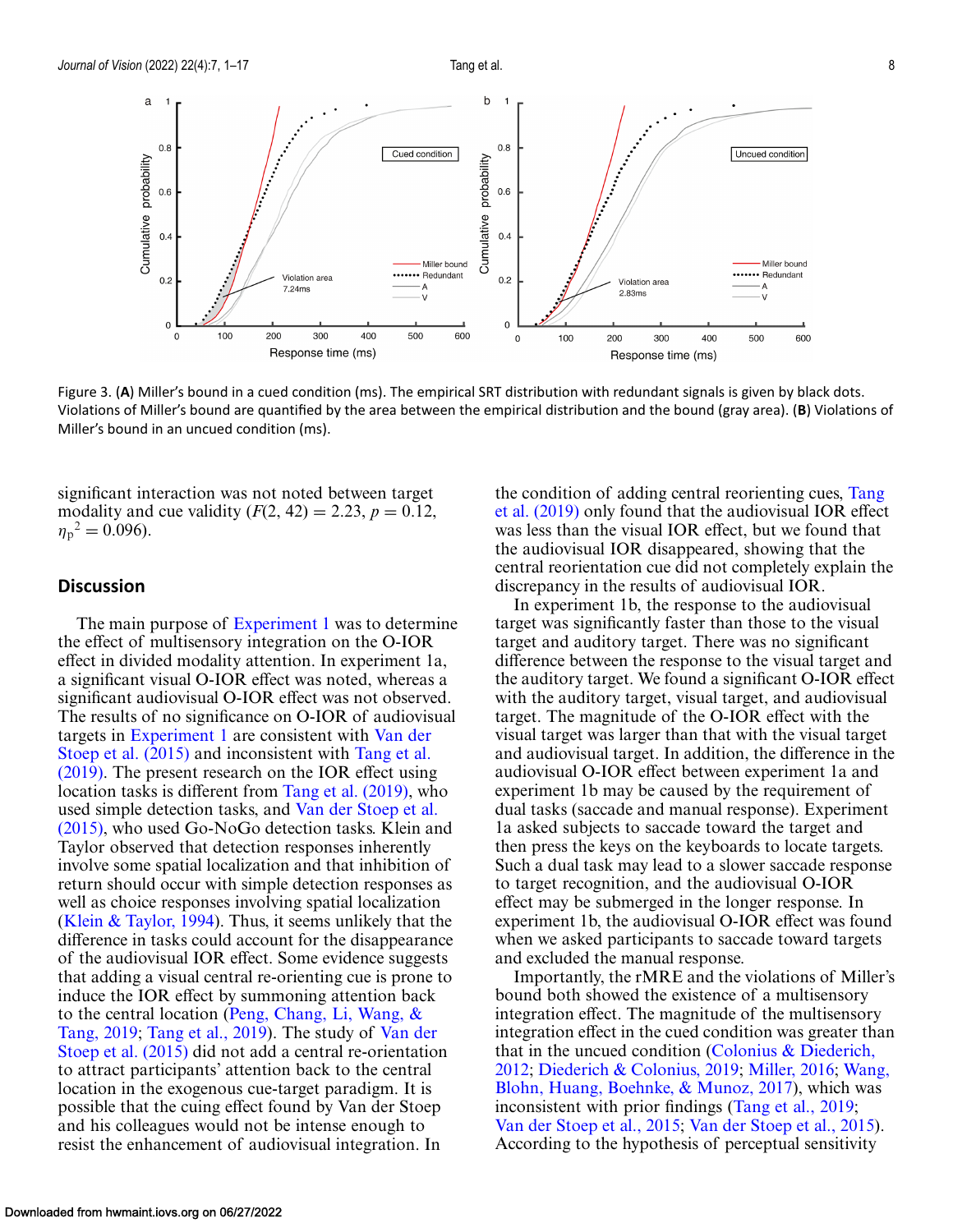<span id="page-8-0"></span>caused by exogenous cues, exogenous spatial attention could decrease perceptual sensitivity at cued locations compared with uncued locations in long SOAs (400–600 ms; [Peng et al., 2019;](#page-15-0) [Tang et al., 2019;](#page-16-0) Van der Stoep [et al., 2015\). As a result, the perceptual sensitivity at](#page-16-0) the cued location was weaker than that at the uncued location. Consistent with the principle of inverse effectiveness, the benefit of audiovisual integration is greater for weaker stimuli compared with stronger stimuli [\(Otto et al., 2013;](#page-15-0) Senkowski, Saint-Amour, [Höfle, & Foxe, 2011\). Then, the benefit of audiovisu](#page-15-0)al integration is greater for stimuli presented at cued locations than for those presented at uncued locations.

In the present experiment, the oculomotor system was activated in divided modality attention. The audiovisual O-IOR effect could restrain the oculomotor components of the inhibiting execution stage. The multisensory integration effect will guide the subject's attention to the location of the visual stimulus [\(Talsma et al., 2010\)](#page-16-0). Moreover, auditory signals not only enhance the early perception processing [of simultaneous visual events \(Van der Burg et al.,](#page-16-0) 2008; [Van der Burg et al., 2011\)](#page-16-0) but also enhance the late execution processing of simultaneous visual events [\(Mondor, Terrio, & Hurlburt, 2000\)](#page-15-0). In short, multisensory integration enhances the perception process and the execution process, offsetting the inhibition of the execution process and leading to the attenuation or even disappearance of O-IOR. Therefore, we suggest that the attenuation or even disappearance of audiovisual O-IOR could be caused by multisensory integration in divided modality attention. Experiment 2 was designed to confirm whether selective attention to single modalities modulates the effect of multisensory integration on O-IOR.

# **Experiment 2: Modality-specific selective attention**

#### **Experiment 2a**

#### *Method*

*Participants*: Twenty-six undergraduate students (10 men and 16 women; age 18–26 years) participated in the experiment. A sample size calculation conducted using G\*Power software [\(Faul et al., 2007;](#page-13-0) [Faul et al., 2009\)](#page-13-0) revealed that a sample of 24 participants was required to detect a medium effect size of  $\eta^2 = 0.25$  ( $\alpha = 0.05$ ;  $1-\beta = 0.80$ ) in Experiment 2. All participants were naive to the goal of the experiment. Participants received some rewards for their participation. All subjects had normal or corrected-to-normal vision and no hearing problems. Participants were all right-handed and had no history of neurological or psychiatric disorders.

The experimental protocol was approved by the Ethics Committee of Liaoning Normal University.

Experiment 2 was performed to examine the O-IOR effect when selectively paying attention to visual targets. The apparatus and procedure used were identical to [Experiment 1,](#page-2-0) except for the target modality. Only visual targets and audiovisual targets were presented in the current eye movement localization task. Participants were required to pay attention to visual stimuli but to ignore auditory stimuli in modality-specific selective attention.

*Data recording and analysis*: The data recording and analysis were identical to [Experiment 1.](#page-2-0) Six participants were excluded from the analyses because less than 75% valid data were available. To ensure the validity of the data, trials were rejected when (1) the trials had an incorrect manual response  $(2.2\%)$ ,  $(2)$  the trials were unrecorded  $(6.1\%)$ , and (3) the trials had saccade reaction times less than 100 ms and greater than 1000 ms (0.03%) because they were assumed to be the result of anticipation or not paying attention to the task, respectively. In total, 8.36% of SRT was removed. For saccade amplitude, individual trials were removed when (1) the trials included an incorrect manual response (2.89%) and (2) saccade amplitude was less than 5 degrees and greater than 15 degrees (less than or greater than half of the target amplitude, 2.66%). In short, the SRT and saccade amplitude data were compared using a 2 (target modality: V target and AV target)  $\times$  2 (cue validity: cued and uncued) repeated-measures ANOVA. The amount of aMRE and rMRE was calculated based on the cued and uncued conditions using the formulas mentioned in [Experiment 1.](#page-2-0) A paired *t*-test was used to compare differences in aMRE or rMRE between cued and uncued conditions.

#### *Results*

*Saccade response time*: The SRT data are shown in [Table 2.](#page-9-0) A  $2 \times 2$  repeated-measures ANOVA was used to analyze the SRT with the factors target modality (V target and AV target) and cue validity (cued and uncued). A main effect of target modality  $(F(1,25) = 29.46, p < 0.001, \eta_p^2 = 0.54)$  was noted, and responses to the AV target ( $M = 356.50$  ms,  $SD = 47.26$ ) were significantly faster than those to the V target  $(M = 382.72 \text{ ms}, SD = 54.72)$ . The main effect of cue validity was significant  $(F(1, 25) = 70.95, p < 0.001,$  $\eta_p^2 = 0.74$ , indicating that the responses in the cued condition ( $M = 377.88$  ms,  $SD = 52.29$ ) were slower than those in the uncued condition  $(M = 361.30)$ ms,  $SD = 49.74$ ). This finding suggested that IOR occurred. A significant interaction was noted between target modality and cue validity  $(F(1, 25) = 16.20, p <$ 0.001,  $\eta_p^2 = 0.39$ ), and the inhibition of return was greater for the V target ( $M = 22.66$  ms,  $SD = 18.70$ )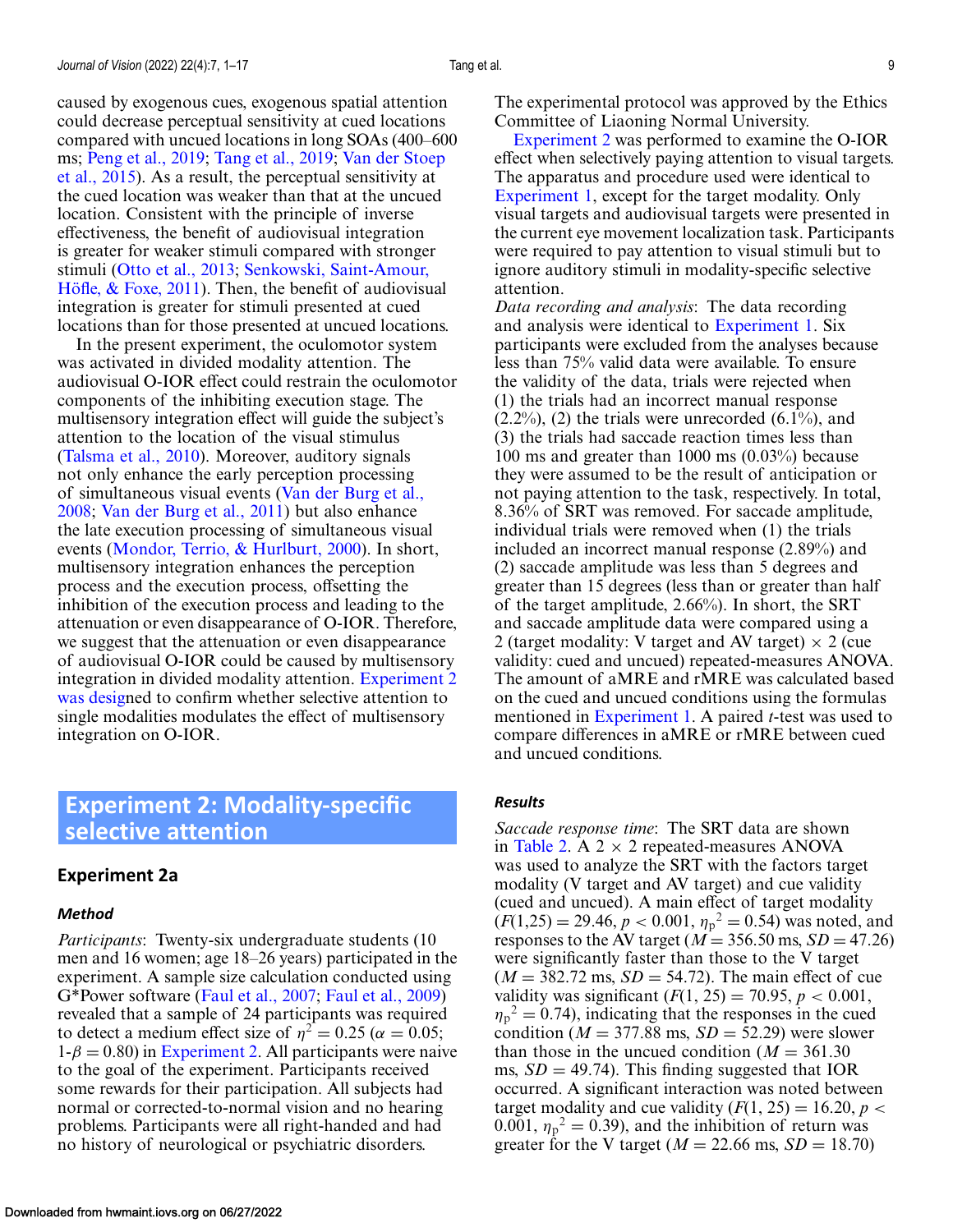<span id="page-9-0"></span>

| Target type | Validity | Experiment 2a |               | Experiment 2b |               |
|-------------|----------|---------------|---------------|---------------|---------------|
|             |          | SRT (ms)      | Amplitude (°) | SRT (ms)      | Amplitude (°) |
| AV          | Cued     | $362 \pm 48$  | 9.80(0.53)    | 113 (35)      | 9.82(0.80)    |
|             | Uncued   | $351 \pm 48$  | 9.70(0.55)    | 105 (37)      | 9.43(0.60)    |
|             | O-IOR    | $11***$       |               | $8^{\degree}$ |               |
|             | Cued     | $394 \pm 58$  | 9.74(0.57)    | 164 (56)      | 9.75(0.74)    |
|             | Uncued   | $372 \pm 53$  | 9.65(0.54)    | 134 (43)      | 9.27(0.76)    |
|             | O-IOR    | $22***$       |               | $30***$       |               |

Table 2. Mean saccade reaction time (SRT, ms), amplitude (degrees) and standard deviation (SD) for each condition. AV, audiovisual target; V, visual target.

"O-IOR" was obtained by subtracting the saccade reaction time in the uncued location from that in the cued location (ms), i.e. cued minus uncued (\**p* < 0.05; \*\*\**p* < 0.001).



Figure 4. The result of the multisensory integration effect in [Experiment 2.](#page-8-0) (**A**) Magnitude of relative multisensory response enhancement (rMRE) for each condition in experiment 2a. (**B**) Magnitude of rMRE in both cue validity conditions in experiment 2b. The error bars represent the standard errors of the mean  $(***p < 0.001)$ .

compared with the AV target ( $M = 11.05$  ms,  $SD =$ 16.12) condition  $(t(25) = -4.03, p < 0.001, d = 0.79)$ .

One-sample *t-*tests showed that the amount of rMRE was significantly different from zero in both cued (6.89%,  $t(25) = 6.22$ ,  $p < 0.001$ ) and uncued  $(3.65\%, t(25) = 4.07, p < 0.001)$  conditions, as shown in Figure 4a. Differences in rMRE between the cued and uncued conditions were analyzed using a paired samples *t-*test. The paired *t-*test found larger rMRE  $(6.89\% \text{ vs. } 3.65\%; t(25) = 4.21, p < 0.001, d = 0.87)$ in the cued condition compared with the uncued condition.

*Saccade amplitude*:  $A$  2  $\times$  2 repeated-measures ANOVA was used to analyze the saccade amplitudes with the target modality (V target and AV target) and cue validity (cued and uncued). The effect of target modality was significant  $(F(1,25) = 6.85, p = 0.015,$  $\eta_p^2 = 0.22$ ), and responses to the AV target ( $M = 9.71$  degrees,  $SD = 0.35$ ) were longer than those to the V target ( $M = 9.63$  degrees,  $SD = 0.33$ ). The main effect of cue validity was significant  $(F(1, 25) = 11.94, p =$ 0.002,  $\eta_p^2 = 0.32$ ), indicating that the responses in the cued condition ( $M = 9.74$  degrees,  $SD = 0.34$ ) were significantly longer than those in the uncued condition  $(M = 9.60$  degrees,  $SD = 0.33$ ). We did not find a significant interaction between target modality and cue validity  $(F(1, 25) = 0.95, p = 0.34, \eta_p^2 = 0.004)$ .

#### **Experiment 2b**

The experimental protocol was similar to that in experiment 2a, and the stimulus parameters were similar to those in experiment 1b. Experiment 2b aimed to exclude the effect of dual tasks and further verify the effect of multisensory integration on oculomotor IOR in single visual modality attention.

#### *Method*

Twenty-two undergraduate students (8 men and 14 women; age 20–30 years) participated in the experiment. All participants were naive to the goal of the experiment. Participants received some rewards for their participation. All subjects had normal or corrected-to-normal vision and no hearing problems. Participants had no history of neurological or psychiatric disorders. The experimental protocol was approved by the Ethics Committee of Liaoning Normal University. The procedure was similar to that described for experiment 2a, except that the subjects were not required to press the keys on the keyboard after saccades. We conducted the current experiment using the same stimulus parameters as noted for experiment 1b.

#### *Results*

*Saccade response times*: The SRT data are shown in Table 2. A  $2 \times 2$  repeated-measures ANOVA was used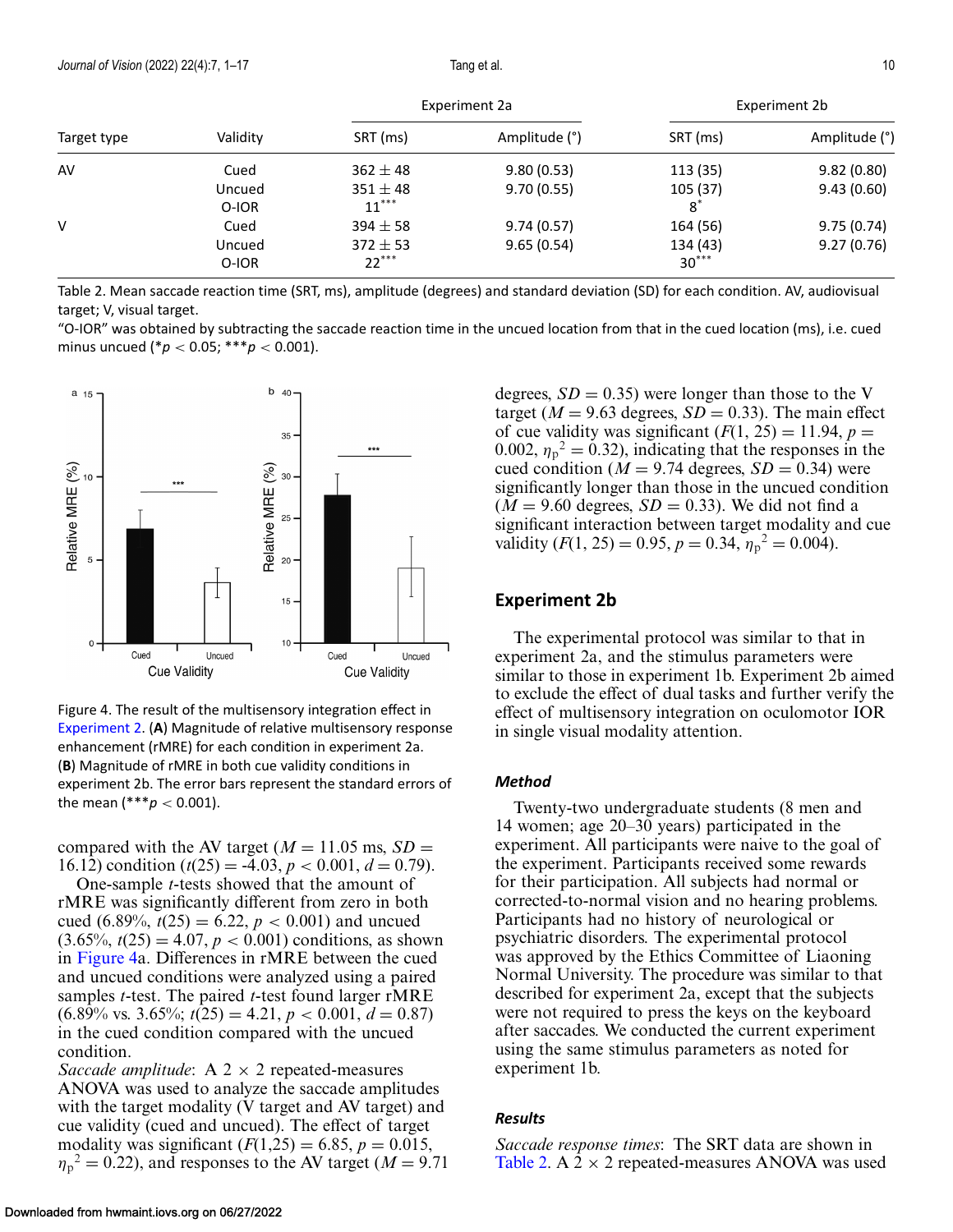to analyze the SRT with the factors target modality (V target and AV target) and cue validity (cued and uncued). A main effect of target modality (*F*(1,21)  $= 73.59, p < 0.001, \eta_p^2 = 0.78$ ) was observed, and responses to the AV target ( $M = 109.02$  ms,  $SD =$ 36.14) were significantly faster than those to the V target ( $M = 148.85$  ms,  $SD = 49.72$ ). The main effect of cue validity was significant  $(F(1, 21) = 24.06, p$  $\langle 0.001, \eta_p^2 \rangle = 0.53$ , indicating that the responses in the cued condition ( $M = 138.67$  ms,  $SD = 45.64$ ) were slower than those in the uncued condition  $(M =$ 119.20 ms,  $SD = 40.22$ ). This finding suggested that O-IOR occurred. A significant interaction was noted between target modality and cue validity  $(F(1, 21)) =$ 19.28,  $p < 0.001$ ,  $\eta_p^2 = 0.48$ ), and the O-IOR effect was greater for the V target ( $M = 30.54$  ms,  $SD = 25.54$ ) than for the AV target ( $M = 8.40$  ms,  $SD = 17.90$ ) condition  $(t(21) = -4.39, p < 0.001, d = 0.94)$ .

One-sample *t-*tests showed that the amount of rMRE was significantly different from zero in both cued  $(27.74\%, t(21) = 10.97, p < 0.001)$  and uncued  $(19.10\%, t(25) = 5.30, p < 0.001)$  conditions, as shown in [Figure 4b](#page-9-0). Differences in rMRE between the cued and uncued conditions were analyzed using a paired samples *t-*test. The paired *t-*test found larger rMRE  $(27.74\% \text{ vs. } 19.10\%; t(21) = 3.38, p = 0.003, d = 0.72)$ in the cued condition compared with the uncued condition.

*Saccade amplitude*:  $A$  2  $\times$  2 repeated-measures ANOVA was used to analyze the saccade amplitudes with the target modality (V target and AV target) and cue validity (cued and uncued). The effect of target modality was not significant  $(F(1,21) = 3.10, p =$ 0.093,  $\eta_p^2 = 0.13$ ). The main effect of cue validity was significant  $(F(1, 21) = 18.42, p < 0.001, \eta_p^2 = 0.47)$ , indicating that the responses in the cued condition (*M*  $= 9.78$  degrees,  $SD = 0.77$ ) were significantly greater than those in the uncued condition  $(M = 9.35$  degrees,  $SD = 0.68$ ). A significant interaction between target modality and cue validity was not observed  $(F(1, 21)) =$ 0.54,  $p = 0.47$ ,  $\eta_p^2 = 0.025$ ).

#### **Discussion**

Identical results of the O-IOR effect were found in experiment 2a and experiment 2b. A significant O-IOR effect with visual targets and audiovisual targets in modality-specific selective attention was noted. The magnitude of the audiovisual O-IOR effect was less than that of the visual O-IOR effect. The results of [Experiment 2](#page-8-0) showed that the O-IOR effect may be attenuated by multisensory integration in modality-specific selective attention, which is inconsistent with previous studies on the IOR effect under the condition of suppressing the oculomotor

system [\(Tang et al., 2019,](#page-16-0) see more discussion in the "General Discussion" section).

According to results from the two experiments, the requirements of the dual task and simple saccade task have slight effects on the O-IOR effect in divided modality attention and single visual modality attention. On the one hand, following saccade toward targets, the manual response was performed, which includes eye movement data. The current research focused more on saccade data, which could reflect the results more accurately [\(Reimer, Tudge, & Schubert, 2021\)](#page-15-0). On the other hand, a similar trend in the O-IOR effect (the magnitude of the O-IOR effect with the visual target was larger than that with the audiovisual target) was noted between the dual task and saccadic response. A recent study found that the manual response led to a delay of saccade execution in saccade eye movements in dual tasking but not to an impairment of the spatial [planning of the saccade trajectory in dual tasks \(Reimer](#page-15-0) et al., 2021). We used the spatial cue-target paradigm to discuss the O-IOR effect, which acts through the mechanism of biasing attention toward novel spatial locations. The delay of the dual task only has a slight effect on spatial-based IOR.

In addition, the difference between the responses of cued and uncued conditions may be affected by the response priming effect and Simon effect. Previous studies have proposed that both the response priming effect and Simon effect are involved in the extraction [of identity information and manual key press \(Bédard,](#page-13-0) [El Massioui, Pillon, & Nandrino, 1993;](#page-14-0) Hommel, 1993; [Hilchey, Leber, & Pratt, 2018;](#page-14-0) [Simon, 1990;](#page-15-0) [Simon, Acosta, & Mewaldt, 1975;](#page-15-0) Spence & Driver, [1994\). However, in the present study, we found that t](#page-15-0)he response of the cued condition was greater than that of the uncued condition in the dual response task, and the same results in saccadic response times were noted when the manual key press was excluded. We believe that the slower saccadic response times to targets at previously attended locations are a mechanism of the attentional system involving bias toward novel stimuli or nonattentional locations (i.e. oculomotor inhibition of the return effect; [Abrams & Dobkin, 1994](#page-13-0)[;](#page-14-0) Klein, 2000; [Klein, 1988;](#page-14-0) [Posner et al., 1985\)](#page-15-0).

Our findings in two experiments both showed that the saccade amplitude for the audiovisual target was greater than that for the visual target. This result may indicate that information from multiple modalities (vision and audition) could promote the recognition of targets and extend the cognitive scope [\(Irwin, 1998;](#page-14-0) [Rayner, 2009\)](#page-15-0). In addition, as a mechanism for biasing the visual system to acquire novel information, O-IOR prevents the execution of the saccade and increases the saccade latency of the cued location compared to the uncued location. The lower top-down attentional activity conflicts with the task of the bottom-up saccade target; thus, a larger saccade amplitude in the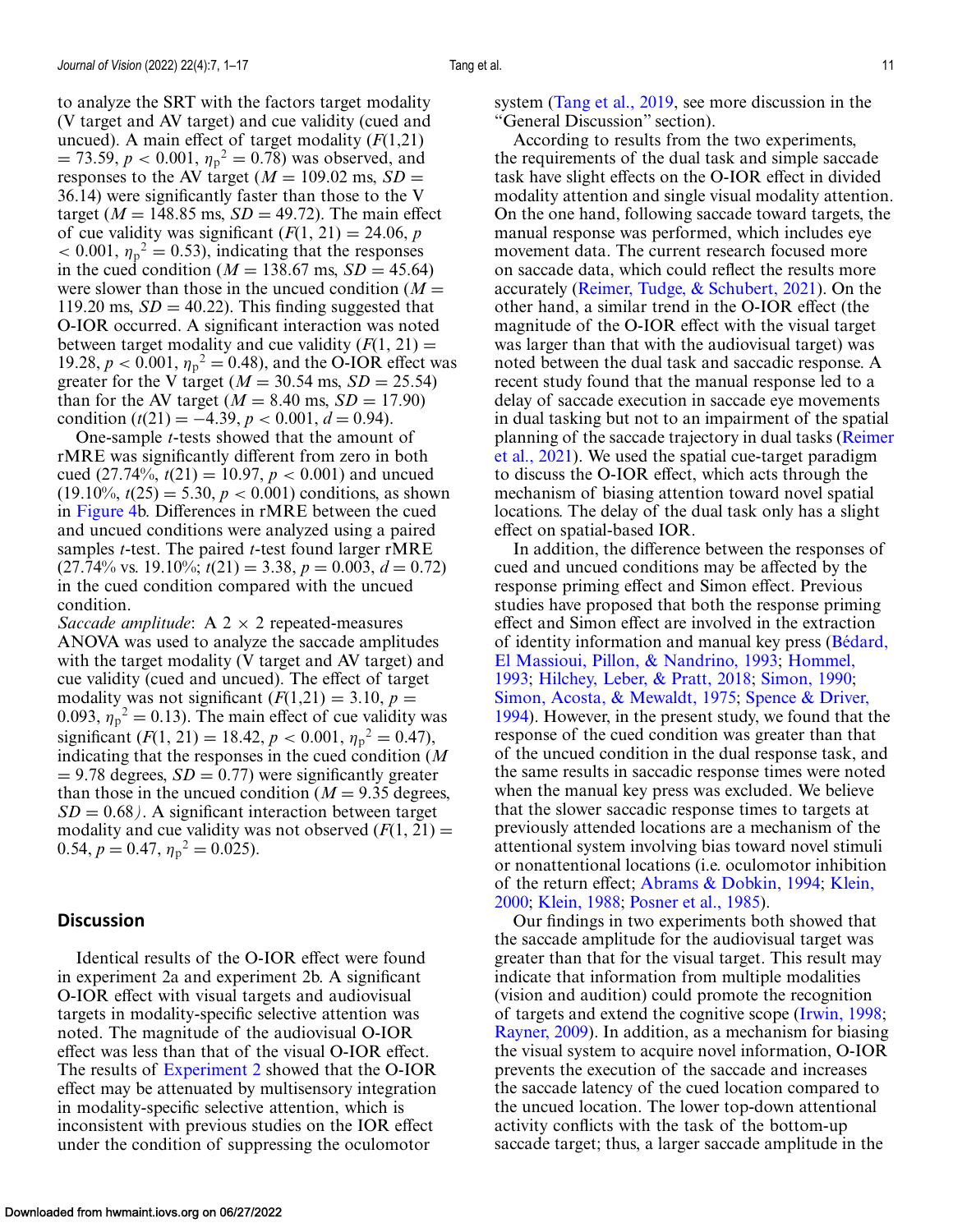[cued location \(Godijn & Theeuwes, 2002a;](#page-13-0) Godijn & Theeuwes, 2002b; [Mokler & Fischer, 1999\)](#page-14-0). Participants voluntarily resisted the conflict by extending the search execution intensity of the target in the cued location, resulting in a greater amplitude in the cued location. We suggest that future research should observe saccade amplitudes, indicating the inhibition of the return effect during eye movement experiments, which is an effective eye movement indicator in the spatial cue-target paradigm.

### **General discussion**

The primary goal of the current study was to investigate the effect of multisensory integration on the O-IOR effect in divided modality attention and modality-specific selective attention under the condition of an activated oculomotor system. We addressed this question using an exogenous spatial cue paradigm in which subjects were required to determine the spatial location of targets and perform a saccadic localization task. In divided modality attention, we found a significant multisensory integration effect and a smaller O-IOR effect with the audiovisual target compared with the visual O-IOR effect. The results suggest that O-IOR was attenuated by multisensory integration under conditions of activating the oculomotor system when paying attention to multiple modalities. A larger O-IOR effect with the visual target than with the audiovisual target was found in single visual modality selective attention. The effect of multisensory integration on O-IOR was discussed under conditions of oculomotor system activation.

[Tang et al. \(2019\)](#page-16-0) used the same paradigm and found a comparable IOR effect with visual and audiovisual targets in modality-specific selective attention, demonstrating that multisensory integration has no efficient impact on IOR. The attenuated effect of audiovisual integration on IOR depends on the subject attending to both visual and auditory modalities [simultaneously \(Lunn, Sjoblom, Ward, Sotofaraco,](#page-14-0) & Forster, 2019; [Mozolic, Hugenschmidt, Peiffer, &](#page-15-0) Laurienti, 2008; [Talsma, Doty, & Woldorff, 2007;](#page-16-0) Tang et al., 2019; [Tang, Wu, & Shen, 2016\). In the current](#page-16-0) eye movement study, however, we not only found that multisensory integration has a weakening effect on O-IOR in specific modality selective attention but also detected the attenuated or even counteracted effect of O-IOR by multisensory integration in divided modality attention. On the one hand, several studies demonstrate that multisensory integration occurs at early or late processing stages depending on the attention resources available [\(Baart, Stekelenburg, & Vroomen, 2014;](#page-13-0) [Calvert & Thesen, 2004;](#page-13-0) [Koelewijn, Bronkhorst, &](#page-14-0) Theeuwes, 2010; [Talsma, 2015;](#page-15-0) [Talsma & Woldorff,](#page-16-0)

[2005;](#page-16-0) [Tang et al., 2021\)](#page-16-0). [Talsma et al. \(2007\)](#page-16-0) showed that attending to both modalities is a prerequisite for automatic early integration of the bottom-up process, whereas late integration is not an automated process and requires top-down attention to resource allocation [\(Koelewijn et al., 2010;](#page-14-0) [Talsma et al., 2007\)](#page-16-0). In current specific modality selective attention, early integration may not occur; only late integration occurred during delayed eye movement overt execution. Regarding divided modality attention, early integration as well as late integration potentially occur. On the other hand, according to the two-component theory, IOR includes a perceptual component of inhibiting the early response selection process in suppressing the oculomotor system and an oculomotor component of inhibiting the late response execution process in activating the oculomotor system (Abrams  $\&$  Dobkin, 1994; [Chica et al., 2010;](#page-13-0) [Hilchey et al., 2014a;](#page-13-0) Hunt & Kingstone, 2003; [Jayaraman et al., 2016;](#page-14-0) Łukasz et al., 2019; [MacInnes, 2017;](#page-14-0) [Souto & Kerzel, 2009\).](#page-14-0)

In divided modality attention, the integration of visual and auditory stimuli occurs in both early and late stages [\(Koelewijn et al., 2010;](#page-14-0) [Talsma et al., 2007;](#page-16-0) [Talsma et al., 2010;](#page-16-0) [Tang et al., 2021\)](#page-16-0). Multisensory integration can enhance both perceptual salience and the executive process of audiovisual targets. The O-IOR effect might weaken the response execution process of the audiovisual target when activating the oculomotor system. The enhanced effect of perceptual salience and the executive process by multisensory integration could attenuate or even counteract the weakened effect of the response execution process by O-IOR, resulting in the attenuation or even disappearance of IOR with audiovisual targets. In specific modality selective attention, the execution process enhanced by late integration could not affect the early perceptual component of IOR when suppressing the activation of the oculomotor system. Therefore, a similar magnitude [of visual IOR and audiovisual IOR was observed \(Tang](#page-16-0) et al., 2019). However, when activating the oculomotor system, late multisensory integration can enhance not only the early perceptual but also the late executive stage to resist the inhibition process; thus, a smaller audiovisual O-IOR is found.

Several researchers hold that selective attention to a single modality eliminated response enhancements associated with multisensory stimuli and weakened the [occurrence of multisensory integration \(Mozolic et](#page-15-0) al., 2008; [Santangelo et al., 2008\)](#page-15-0). We only observed the relative multisensory response enhancement in the two-cue validity condition with SRT, but the results did not support race model inequality violation in single visual selective attention. The multisensory response enhancement effect in these conditions may not be [the result of multisensory integration \(Innes & Otto,](#page-14-0) 2019; [Miller, 2016;](#page-14-0) [Otto, 2019;](#page-15-0) [Liu & Otto, 2020\)](#page-14-0). According to this notion, it is very likely that the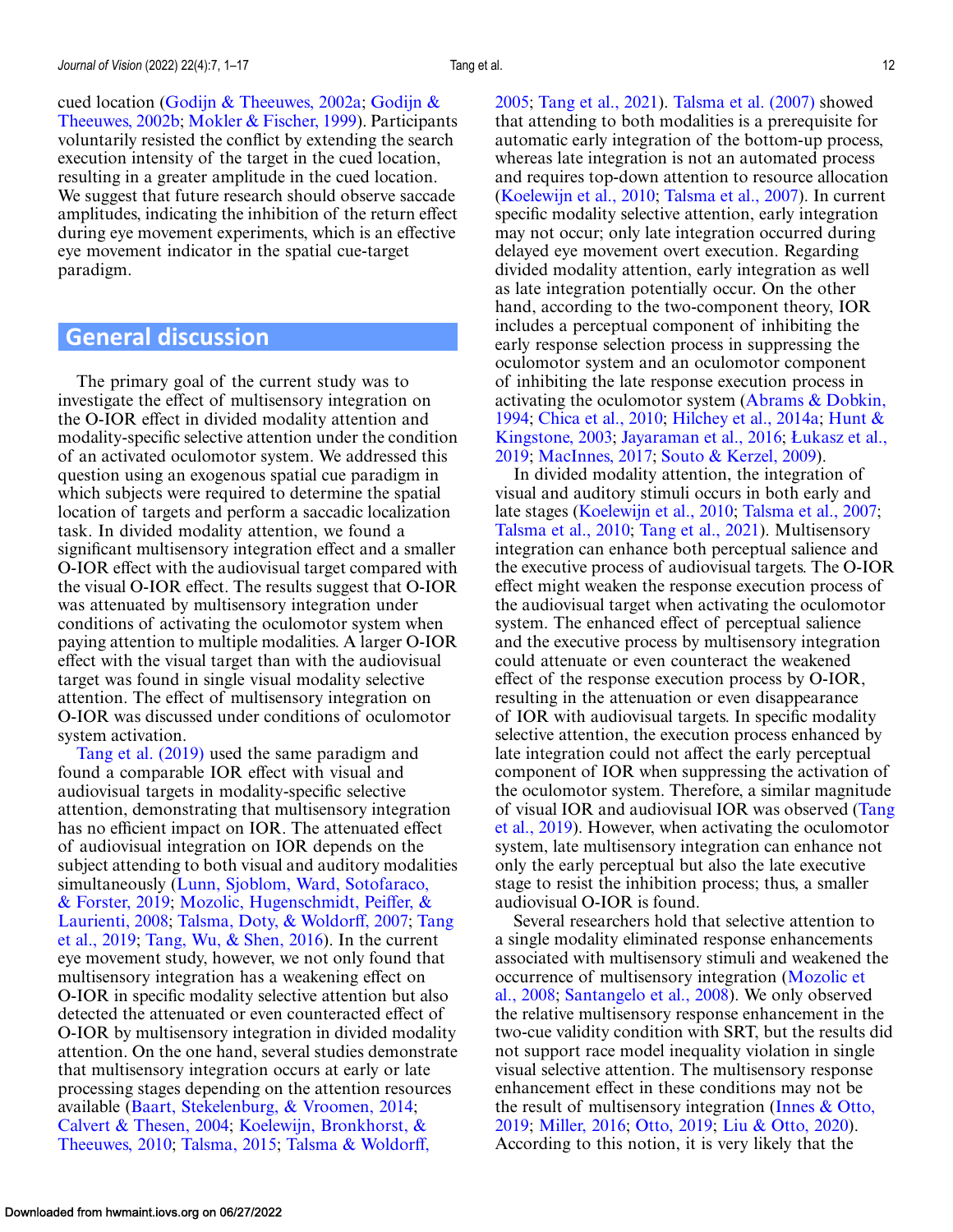greater O-IOR effect for the visual target compared with the audiovisual target may not be caused by multisensory integration but by other factors, such as the activation of the oculomotor and the requirement of the dual task (see more details in the discussion of [Experiment 2\)](#page-8-0). Previous studies have demonstrated that saccade toward the sound location promoted attention [to unattended auditory stimuli \(Reuter-Lorenz &](#page-15-0) Rosenquist, 1996; [Mondor, Terrio, & Hurlburt, 2000\)](#page-15-0). The ignored auditory stimuli are still intimately related to the occurrence of the oculomotor system, thereby resisting the audiovisual O-IOR effect and resulting in a smaller magnitude of the audiovisual O-IOR effect compared to the visual O-IOR effect.

In addition, the attenuation and even disappearance of audiovisual O-IOR implies that the perceptual and oculomotor components of IOR could not be independent. Using the psychological refractory period (PRP) paradigm, Klein et al. suggested that IORs inhibit an early response-selective stage of processing (based on input IORs) when eye movement responses are precluded [\(Kavyani et al., 2016\)](#page-14-0). IOR inhibits a late response execution stage of processing (based on output IOR) when eye movement responses are activated [\(Klein, Kavyani, Farsi, & Lawrence, 2018\)](#page-14-0). However, several studies have demonstrated that dissociation of oculomotor and attentional components seems implausible because selective attention and the programming of eye movements are tightly coupled [\(Hilchey, Klein, & Ivanoff, 2012;](#page-13-0) [Souto & Kerzel, 2009\)](#page-15-0). Souto et al. reported that an attention component was [found in saccadic inhibition of return \(Souto & Kerzel,](#page-15-0) 2009). Thus, the disappearance of audiovisual O-IOR prompts us to hypothesize that O-IOR may inhibit both the early perception component and the oculomotor component under the condition of eye movement activation. Multisensory integration can occur across multiple neural levels (i.e. at subcortical levels, the level of association cortices and the lowest cortical levels). The two components could be modulated by multisensory integration at different brain neural levels [\(Tang et al., 2016;](#page-16-0) [Xi, Li, Zhang, Liu, & Wu, 2020\)](#page-16-0). The current research extends the two-component theory, which is worthy of further discussion in future event-related potentials (ERPs) or functional magnetic resonance imaging (fMRI) studies to provide neurophysiological evidence.

Another possible explanation is that the present finding may be caused by multisensory integration more sensitively modulating O-IOR when the oculomotor system was activated. The activation of the oculomotor system is more consistent with the cognitive process in the actual environment, which has higher ecological validity [\(Greenlee, 2017\)](#page-13-0). When we perform target detection and localization in a natural environment, eye movement is inevitable. Regardless of whether the cognitive system automatically integrates multiple

sensory stimuli (MSI) or focuses attention on novel stimuli (IOR), the requirement of eye movement ingratiates the requirements of the natural environment. Thus, we suggest that the present results could reflect the phenomenon that multisensory integration more sensitively modulates O-IOR when the oculomotor system is activated. Future research on the interaction between multisensory integration and exogenous attention should consider the potential effects of oculomotor activation.

### **Conclusion**

The present study investigated the effect of multisensory integration on O-IOR using the exogenous spatial cueing paradigm with two eye movement experiments. The O-IOR effect with the audiovisual target was smaller than that noted with the visual target regardless of whether the participant paid attention to multiple modalities or a single visual modality. Furthermore, the current study demonstrated the existence of a multisensory integration effect using saccadic reaction times. These findings suggest that the O-IOR effect was attenuated by multisensory integration when the oculomotor system was activated. In addition, our results may shed new light on the two-component theory of IOR, suggesting that a nuanced coupled relationship between the perceptual component and oculomotor component was present under the condition of an activated oculomotor system. These findings further verify the interaction between multisensory integration and inhibition of return.

*Keywords: oculomotor inhibition of return, multisensory integration, two-component theory, saccade latency, saccade amplitude*

# **Acknowledgments**

Supported by a Scientific Research Project of the Education Department of Jilin Province (JJKH20211101KJ, Y.G.); the Sunglory Education Institute (371192001401, Y.G.); the Fundamental Research Funds for the Central Universities (2021ZZ028, Y.G.); the National Natural Science Foundation of China (31871092, X.T.); and the Natural Science Basic Scientific Research Project of Educational Department of Liaoning Province (LJKZ0987, X.T.).

**Conflict of Interest:** The authors declare that the research was conducted in the absence of any commercial or financial relationships that could be construed as a potential conflict of interest.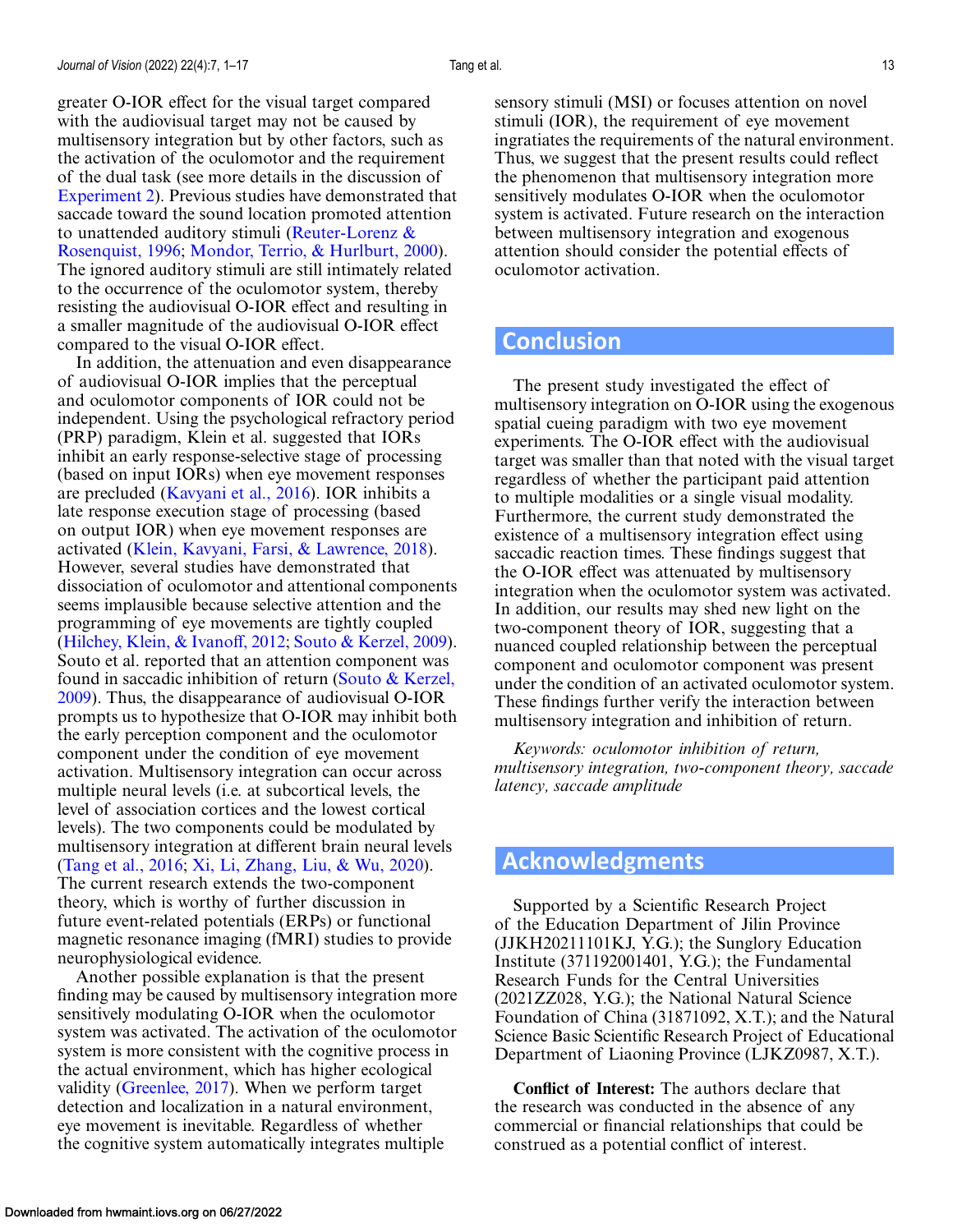<span id="page-13-0"></span>Commercial relationships: none.

Corresponding authors: Yulin Gao, Xiaoyu Tang, Ming Wei.

Emails: gaoyulin@jlu.edu.cn, tangyu-2006@163.com, 870679495@qq.com.

Addresses: Department of Psychology, Jilin University, Changchun 130012, China; School of Psychology, Liaoning Normal University, Dalian 116029, China; School of Psychology, Liaoning Normal University, Dalian 116029, China.

## **References**

- Abrams, R. A., & Dobkin, R. S. (1994). Inhibition of return: Effects of attentional cuing on eye movement latencies. *Journal of Experimental Psychology: Human Perception & Performanance, 20*(3), 467–477.
- Atilgan, H., Town, S. M., Wood, K. C., Jones, G. P., Maddox, R. K., Lee, A. K. C., ... Bizley, J. K. (2018). Integration of Visual Information in Auditory Cortex Promotes Auditory Scene Analysis through Multisensory Binding. *Neuron, 97*(3), 640–655. e644.
- Baart, M., Stekelenburg, J. J., & Vroomen, J. (2014). Electrophysiological evidence for speech-specific audiovisual integration. *Neuropsychologia, 53*, 115–121.
- Bédard, M. A., El Massioui, F., Pillon, B., & Nandrino, J. L.(1993). Time for reorienting of attention: A premotor hypothesis of the underlying mechanism. *Neuropsychologia, 31*, 241–249.
- Calvert, G. A., & Thesen, T. (2004). Multisensory integration: methodological approaches and emerging principles in the human brain. *Journal of Physiology-Paris, 98*(1–3), 191–205.
- Chica, A. B., Taylor, T. L., Lupiáñez, J., & Klein, R. M. (2010). Two Mechanisms Underlying Inhibition of Return. *Experimental Brain Research, 201*(1), 25–35.
- Colonius, H., & Diederich, A. (2006). The race model inequality: interpreting ageometric measure of the amount of violation. *Psychological Review, 113*(1), 148–154.
- Colonius, H., & Diederich, A. (2012). Focused attention vs. crossmodal signals paradigm: deriving predictions from the time-window-of-integration model. *Frontiers in Integrative Neuroscience, 6*, 62.
- Diederich, A., & Colonius, H. (2019). Multisensory integration and exogenous spatial attention: A time-window-of-integration analysis. *Journal of Cognitive Neuroscience, 31*(5), 699–710.
- Faul, F., Erdfelder, E., Buchner, A., & Lang, A. G. (2009). Statistical power analyses using G\* Power 3.1: Tests for correlation and regression analyses. *Behavior Research Methods, 41*(4), 1149–1160.
- Faul, F., Erdfelder, E., Lang, A. G., & Buchner, A. (2007). G\*Power 3: A flexible statistical power analysis program for the social, behavioral, and biomedical sciences. *Behavior Research Methods, 39*(2), 175–191.
- Frens, M. A., Van Opstal, A. J., & Van der Willigen, R. F. (1995). Spatial and temporal factors determine auditory-visual interactions in human saccadic eye movements. *Perception & Psychophysics, 57*(6), 802–816.
- Godijn, R., & Theeuwes, J. (2002a). Oculomotor capture and Inhibition of Return: Evidence for an oculomotor suppression account of IOR. *Psychological Research, 66*(4), 234–246.
- Godijn, R., & Theeuwes, J. (2002b). Programming of endogenous and exogenous saccades: evidence for a competitive integration model. *Journal of Experimental Psychology: Human Perception and Performance, 28*(5), 1039–1054.
- Greenlee, M. (2017). Self-Motion Perception: Ups and Downs of Multisensory Integration and Conflict Detection. *Current Biology, 27*(18), R1006–R1007.
- Hanna, K., Schneider, T. R., Engel, A. K., & Daniel, S. (2012). Capture of visual attention interferes with multisensory speech processing. *Frontiers in Integrative Neuroscience, 6*, 67.
- Henderson, J. M., & Luke, S. G. (2012). Oculomotor inhibition of return in normal and mindless reading. *Psychonomic Bulletin & Review, 19*(6), 1101–1107.
- Hilchey, M., Ivanoff, J., Taylor, T., & Klein, R. (2011). The effect of inhibition of return on the temporal dynamics of spatial information processing. *Acta Psychologica, 136*, 235–244.
- Hilchey, M. D., Hashish, M., MacLean, G. H., Satel, J., Ivanoff, J., & Klein, R. M. (2014a). On the role of eye movement monitoring and discouragement on inhibition of return in a go/no-go task. *Vision Research, 96*(3), 133–139.
- Hilchey, M. D., Klein, R. M., & Ivanoff, J. (2012). Perceptual and motor inhibition of return: components or flavors? *Attention, Perception, & Psychophysics, 74*(7), 1416–1429.
- Hilchey, M. D., Klein, R. M., & Satel, J. (2014b). Returning to "inhibition of return" by dissociating long-term oculomotor IOR from short-term sensory adaptation and other nonoculomotor "inhibitory" cueing effects. *Journal of Experimental Psychology: Human Perception and Performance, 40*(4), 1603–1616.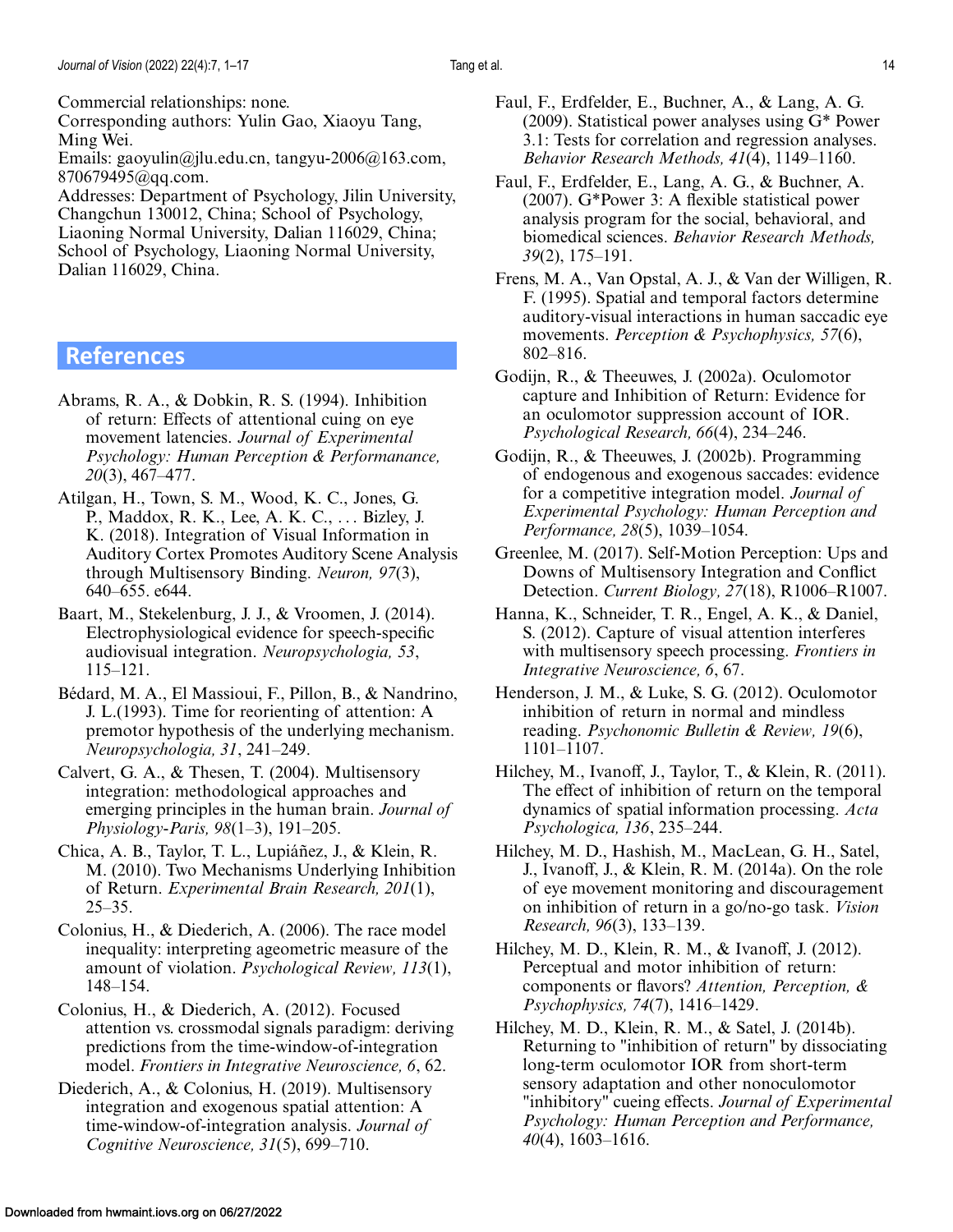- <span id="page-14-0"></span>Hilchey, M. D., Rajsic, J., Huffman, G., & Pratt, J. (2017). Response-mediated spatial priming despite perfectly valid target location cues and intervening response events. *Visual Cognition, 25*(9–10), 888–902.
- Hilchey, M. D., Leber, A. B., & Pratt, J. (2018). Testing the role of response repetition in spatial priming in visual search. *Attention, Perception & Psychophysics, 80*(6), 1362–1374.
- Ho, C., Santangelo, V., & Spence, C. (2009). Multisensory warning signals: when spatial correspondence matters. *Experimental Brain Research, 195*(2), 261–272.
- Hommel, B. (1993). The role of attention for the simon effect. *Psychological Research, 55*(3), 208–222.
- Hunt, A. R., & Kingstone, A. (2003). Inhibition of return: Dissociating attentional and oculomotor components. *Journal of Experimental Psychology: Human Perception & Performan, 29*(5), 1068– 1074.
- Innes, B. R., & Otto, T. U. (2019). A comparative analysis of response times shows that multisensory benefits and interactions are not equivalent. *Scientific Reports, 9*(1), 2921, https://doi.org/10. [1038/s41598-019-39924-6.](https://doi.org/10.1038/s41598-019-39924-6)
- Irwin, D. E. (1998). Lexical processing during saccadic eye movements. *Cognitive Psychology, 36*(1), 1–27.
- Jayaraman, S., Klein, R. M., Hilchey, M. D., Patil, G. S., & Mishra, R. K. (2016). Spatial gradients of oculomotor inhibition of return in deaf and normal adults. *Experimental Brain Research, 234*(1), 323–330.
- Kavyani, M., Farsi, A., Abdoli, B., & Klein, R. M. (2016). Using the locus-of-slack logic to determine whether inhibition of return in a cue–target paradigm is delaying early or late stages of processing. *Canadian Journal of Experimental Psychology, 71*(1), 63–70.
- Klein,, & R, . (1988). Inhibitory tagging system facilitates visual search. *Nature, 334*(6181), 430–431.
- Klein, R. M. (2000). Inhibition of return. *Trends in Cognitive Sciences, 4*(4), 138–147.
- Klein, R. M., Kavyani, M., Farsi, A., & Lawrence, M. A. (2018). Using the locus of slack logic to determine whether the output form of inhibition of return affects an early or late stage of processing. *Cortex*, *122*, 123–130.
- Klein, R., & Taylor, T. L. (1994). Categories of cognitive inhibition with reference to attention. In: D. Dagenbach, & T.H. Carr (Eds.), *Inhibitory Processes in Attention, Memory, and Language* (pp. 113–150). New York, NY: Academic Press.
- Koelewijn, T., Bronkhorst, A., & Theeuwes, J. (2010). Attention and the multiple stages of multisensory integration: A review of audiovisual studies. *Acta Psychologica, 134*(3), 372–384.
- Laurienti, P. J., Burdette, J. H., Maldjian, J. A., & Wallace, M. T. (2006). Enhanced multisensory integration in older adults. *Neurobiology of Aging, 27*(8), 1155–1163.
- Łukasz,, Michalczyk,, Jacek,, & Bielas, . (2019). The gap effect reduces both manual and saccadic inhibition of return (IOR). *Experimental Brain Research, 237*(7), 1643–1653.
- Lunn, J., Sjoblom, A., Ward, J., Sotofaraco, S., & Forster, S. (2019). Multisensory enhancement of attention depends on whether you are already paying attention. *Cognition, 187*, 38–49.
- Liu, Y., & Otto, T. U. (2020). The role of context in experiments and models of multisensory decision making. *Journal of Mathematical Psychology, 96*, 102352.
- MacInnes, W. J. (2017). Multiple Diffusion Models to Compare Saccadic and Manual Responses for Inhibition of Return. *Neural Computation*, *29*(3), 804–824.
- Makovac, E., Buonocore, A., & Mcintosh, R. D. (2015). Audio-visual integration and saccadic inhibition. *Quarterly Journal of Experimental Psychology, 68*(7), 1295–1305.
- Mcdonald, J. J., Hickey, C., Green, J. J., & Whitman, J. C. (2009). Inhibition of return in the covert deployment of attention: evidence from human electrophysiology. *Journal of Cognitive Neuroscience. 21*(4), 725–733.
- Mcdonald, J. J., Ward, L. M., & Kiehl, K. A. (1999). An event-related brain potential study of inhibition of return. *Percept Psychophys, 61*(7), 1411– 1423.
- Miller, J. (1982). Divided attention: Evidence for coactivation with redundant signals. *Cognitive Psychology, 14*(2), 247–279.
- Miller, J. (1986). Timecourse of coactivation in bimodal divided attention. *Perception & Psychophysics, 40*(5), 331–343.
- Miller, J. (2016). Statistical facilitation and the redundant signals effect: What are race and coactivation models?. *Attention, Perception, & Psychophysics, 78*(2), 516–519.
- Meredith, M. A., & Stein, B. E. (1986). Spatial factors determine the activity of multisensory neurons in cat superior colliculus. *Brain Research, 365*(2), 350–354.
- Mokler, A., & Fischer, B. (1999). The recognition and correction of involuntary prosaccades in an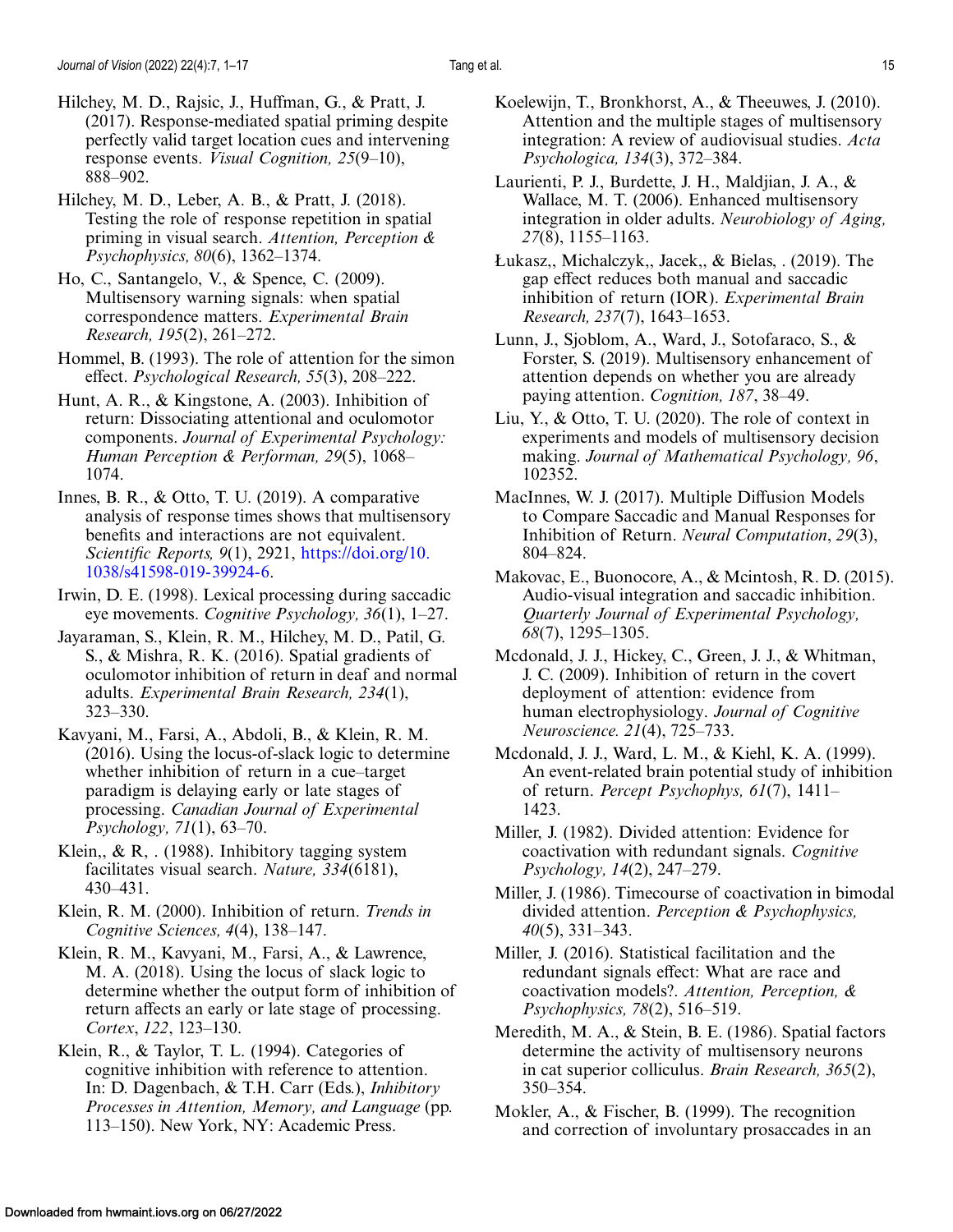<span id="page-15-0"></span>antisaccade task. *Experimental Brain Research, 125*(4), 511–516.

Mondor, T. A., Terrio, N. A., & Hurlburt, J. (2000). On the role of eye movements and saccade preparation in generating auditory inhibition of return. *Canadian Journal of Experimental Psychology, 54*(4), 326–338.

Mozolic, J. L., Hugenschmidt, C. E., Peiffer, A. M., & Laurienti, P. J. (2008). Modality-specific selective attention attenuates multisensory integration. *Experimental Brain Research, 184*(1), 39–52.

Otto, T. U., Dassy, B., & Mamassian, P. (2013). Principles of multisensory behavior. *Journal of Neuroscience, 33*(17), 7463–7474.

Otto, T. U. (2019). RSE-box: An analysis and modelling package to study response times to multiple signals. *The Quantitative Methods for Psychology*, *15*(2), 112–133.

Peng, X., Chang, R., Li, Q., Wang, A., & Tang, X. (2019). Visually induced inhibition of return affects the audiovisual integration under different SOA conditions. *Acta Psychologica Sinica, 51*(7), 759–771.

Posner, M. I., & Cohen, Y. (1984) Components of visual orienting. In: H Bouma, & DG Bouwhuis (eds) *Attention & performance X: control of language processes* (pp. 531–556). Hillsdale, NJ:Psychology Press Erlbaum.

Posner, M. I., Rafal, R. D., Choate, L. S., & Vaughan, J. (1985). Inhibition of return: Neural basis and function. *Cognitive Neuropsychology, 2*(3), 211– 228.

Prime, D. J., & Ward, L. M. (2004). Inhibition of return from stimulus to response. *Psychological Science, 15*(4), 272–276.

Prime, D. J., & Ward, L. M. (2006). Cortical expressions of inhibition of return. *Brain Research, 1072*(1), 161–174.

Rafal, R., Egly, R., & Rhodes, D. (1994). Effects of inhibition of return on voluntary and visually guided saccades. *Canadian Journal of Experimental Psychology* = *Revue Canadienne de Psychologie Experimentale, 48*(2), 284–300.

Rayner, K. (2009). Eye movements and attention in reading, scene perception, and visual search. *Quarterly Journal of Experimental Psychology, 62*(8), 1457–1506.

Redden, R. S., Hilchey, M. D., & Klein, R. M. (2018). Oculomotor inhibition of return: Evidence against object-centered representation. *Visual Cognition*,  $1-15.$ 

Reimer, C. B., Tudge, L., & Schubert, T. (2021). Saccadic eye movements in dual tasking: No impairment of

spatial planning, but delayed execution of saccades. *Quarterly Journal of Experimental Psychology (2006), 74*(2), 326–343.

Reuter-Lorenz, P. A., & Rosenquist, J. N. (1996). Auditory cues and inhibition of return: the importance of oculomotor activation. *Experimental Brain Research, 112*(1), 119–126.

Ro, T., Pratt, J., & Rafal, R. D. (2000). Inhibition of return in saccadic eye movements. *Experimental Brain Research, 130*(2), 264–268.

Santangelo, V., Ho, C., & Spence, C. (2008). Capturing spatial attention with multisensory cues. *Psychonomic Bulletin & Review, 15*(2), 398–403.

Sapir, A., Soroker, N., Berger, A., & Henik, A. (1999). Inhibition of return in spatial attention: Direct evidence for collicular generation. *Nature Neuroscience, 2*(11),1053–1054.

Satel, J., Hilchey, M. D., Wang, Z., Story, R., & Klein, R. M. (2013). The Effects of ignored versus foveated cues upon inhibition of return : an event-related potential study. *Attention, Perception, & Psychophysics, 75*(1), 29–40.

Senkowski, D., Saint-Amour, D., Höfle, M., & Foxe, J. J. (2011). Multisensory interactions in early evoked brain activity follow the principle of inverse effectiveness. *Neuroimage, 56*(4), 2200–2208.

Simon, R. J., Acosta, E., & Mewaldt, S. P. (1975). Effect of locus of warning tone on auditory choice reaction time. *Memory & Cognition, 3*(2), 167–170.

Simon, J. R. (1990). The effects of an irrelevant directional cue on human information processing. *In Advances in psychology* (Vol. *65*, pp. 31–86). Princeton, NJ: North-Holland Publishing.

Souto, D., & Kerzel, D. (2009). Evidence for an attentional component in saccadic inhibition of return. *Experimental Brain Research, 197*(2), 205–205.

Spence, C. J., & Driver, J. (1994). Covert spatial orienting in audition: Exogenous and endogenous mechanisms. *Journal of Experimental Psychology: Human Perception and Performance, 20*(3), 555.

Stevenson, R. A., Ghose, D., Fister, J. K., Sarko, D. K., Altieri, N. A., Nidiffer, A. R., ... et al, . (2014). Identifying and Quantifying Multisensory Integration: A Tutorial Review. *Brain Topography, 27*(6), 707–730.

Sumner, P., Nachev, P., Vora, N., Husain, M., & Kennard, C. (2004). Distinct Cortical and Collicular Mechanisms of Inhibition of Return Revealed with S Cone Stimuli. *Current Biology, 14*(24), 2259–2263.

Talsma, D. (2015). Predictive coding and multisensory integration: an attentional account of the